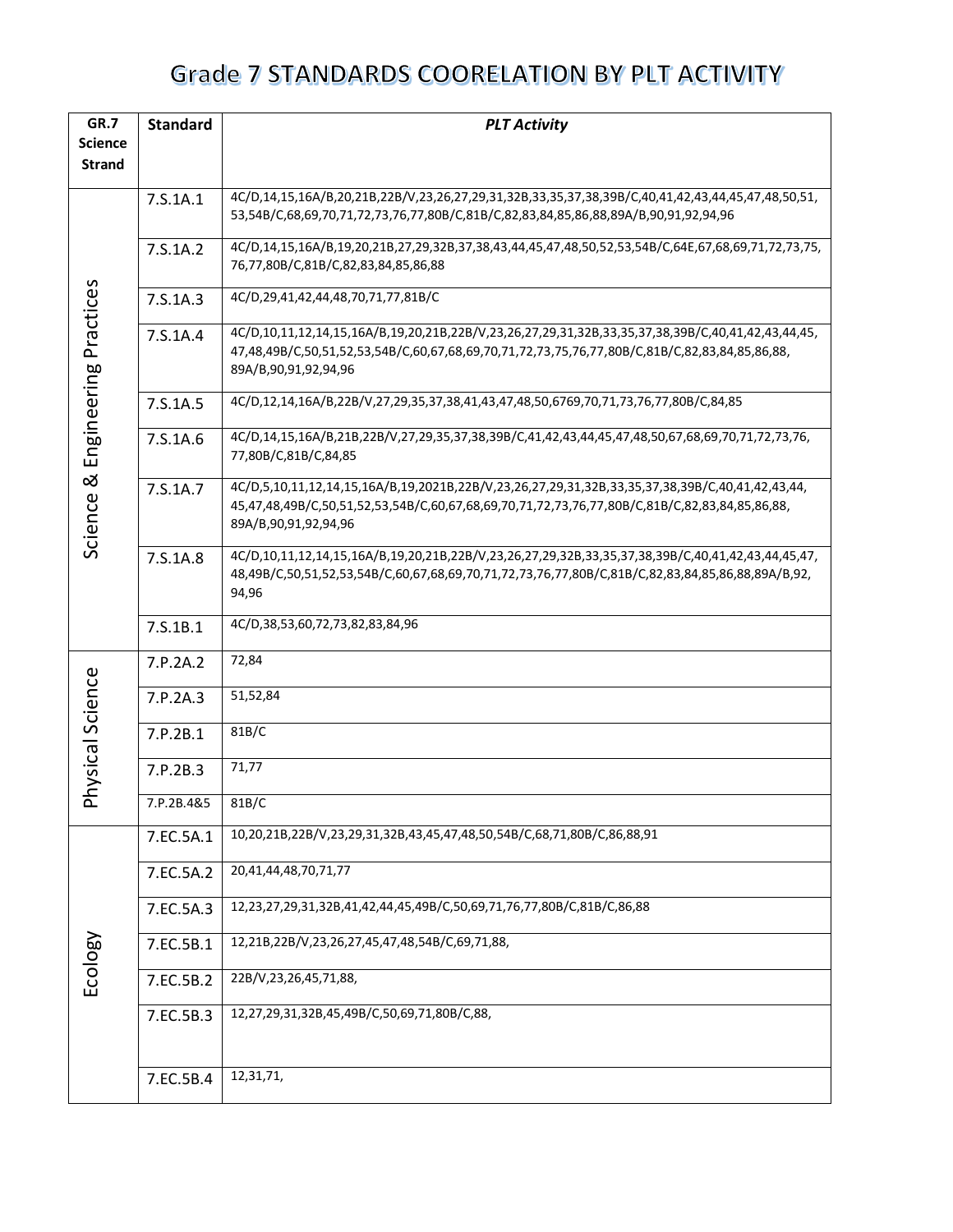| Gr.7                   | <b>Standard</b> | <b>PLT Activity</b>                                                                                                  |  |  |  |  |  |
|------------------------|-----------------|----------------------------------------------------------------------------------------------------------------------|--|--|--|--|--|
| <b>ELA</b>             |                 |                                                                                                                      |  |  |  |  |  |
| <b>Strand</b>          |                 |                                                                                                                      |  |  |  |  |  |
|                        |                 |                                                                                                                      |  |  |  |  |  |
|                        | 7.1.1.1         | 5,11, 17,20,21B,26,33,35,40,41,42,49B/C,54B/C,55,56,58,59,60,71,72,76,80B/C,84,86,90,91,92,95                        |  |  |  |  |  |
|                        | 7.1.2.1         | 11,16A/B,17,20,26,33,35,49B/C,54B/C,58,59,60,72,76,84,86,90,91,92,95                                                 |  |  |  |  |  |
|                        | 7.1.3.1         | 4C/D,5,11,16A/B,17,20,21B,26,33,35,40,49B/C,54B/C,55,56,58,59,60,71,72,76,80B/C,84,86,91,92,93,95                    |  |  |  |  |  |
|                        | 7.1.3.2         | 33,35,40,49B/C,54B/C,55,56,58,59,60,71,72,86,91,92,93,95                                                             |  |  |  |  |  |
|                        | 7.1.3.3         | 59,90,91                                                                                                             |  |  |  |  |  |
| Inquiry-Based Literacy | 7.1.3.4         | 4C/D,11,16A/B17,20,21B,26,33,35,40,41,49B/C,54B/C,55,56,58,59,60,71,72,76,80B/C,84,86,91,92,93,95                    |  |  |  |  |  |
|                        | 7.1.4.1         | 33, 35, 55, 56, 58, 59, 60, 71, 84, 86, 90, 91, 92, 95                                                               |  |  |  |  |  |
|                        | 7.1.4.2         | 11,17,33,35,55,56,58,59,60,71,80B/C,84,86,92,93,95                                                                   |  |  |  |  |  |
|                        | 7.1.4.3         | 33, 35, 55, 56, 58, 59, 60, 71, 84, 86, 92, 95                                                                       |  |  |  |  |  |
|                        | 7.1.5.1         | 4C/D,5,11,16A/B,17,20,21B,26,33,35,40,41,42,44,49B/C,50,54B/C,55,56,58,59,60,71,72,76,80B/C,84,86,90,<br>91,92,93,95 |  |  |  |  |  |
|                        | 7.1.5.2         | 4C/D,5,11,16A/B,17,20,21B,26,33,35,40,41,42,44, 49B/C, 50,54B/C,55,56,58,59,60,71,72,76,80B/C,84,86,90,<br>91,92,95  |  |  |  |  |  |
|                        | 7.1.5.3         | 33,35,49B/C,55,56,58,59,60,71,84,86                                                                                  |  |  |  |  |  |
|                        | 7.RL.5.1        | 4C/D                                                                                                                 |  |  |  |  |  |
|                        | 7.RL.7.2        | 92                                                                                                                   |  |  |  |  |  |
|                        | 7.RL.8.1        | 4C/D,89A/B                                                                                                           |  |  |  |  |  |
|                        | 7.RL.9.1        | 4C/D,89A/B,92                                                                                                        |  |  |  |  |  |
| Reading-Literary Text  | 7.RL.9.2        | 89A/B                                                                                                                |  |  |  |  |  |
|                        | 7.RL.11.1       | 92                                                                                                                   |  |  |  |  |  |
|                        | 7.RL.13.3       | 4C/D                                                                                                                 |  |  |  |  |  |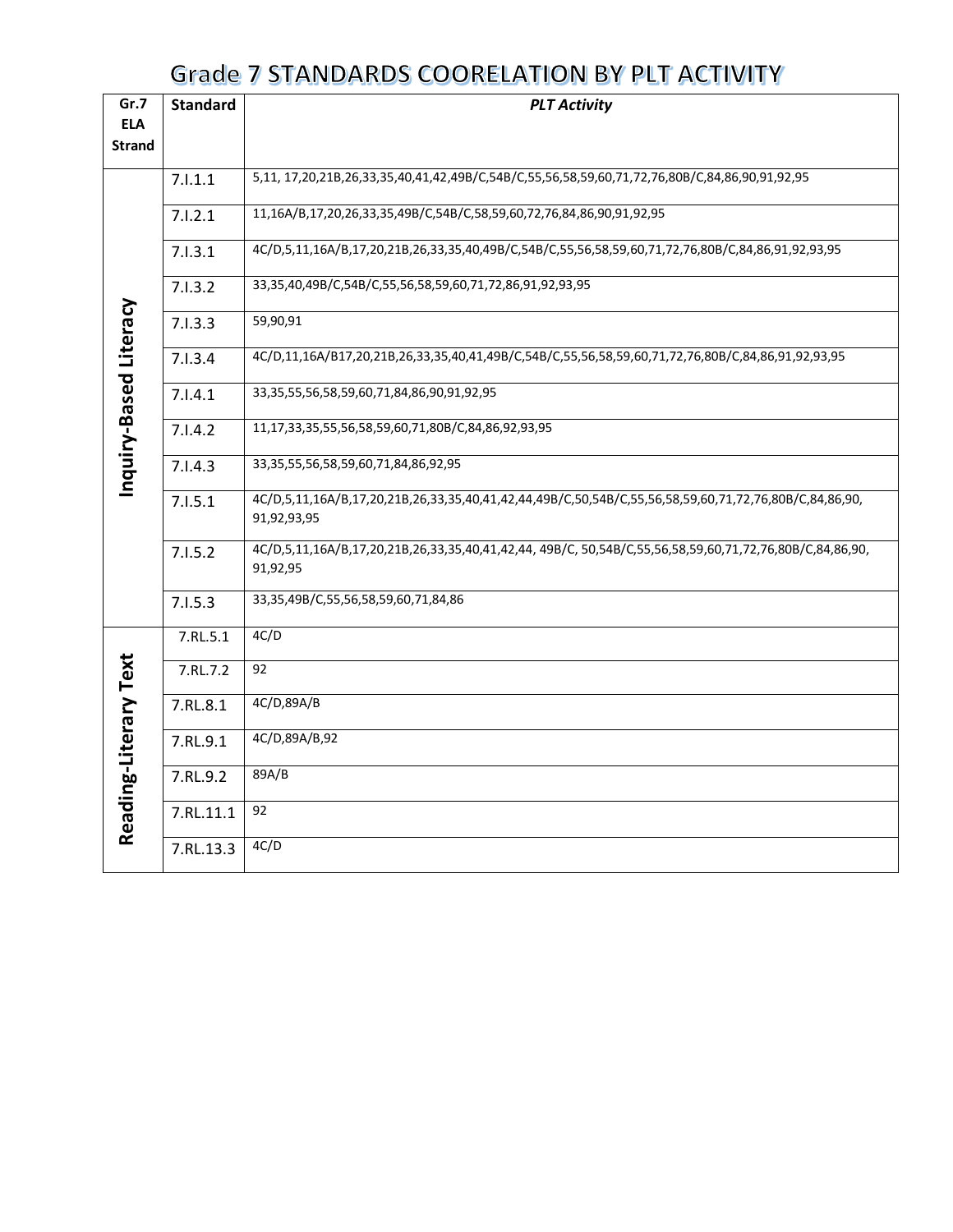| Gr.7 ELA<br><b>Standard</b> |           | <b>PLT Activity</b>                                                                                                     |  |  |  |  |
|-----------------------------|-----------|-------------------------------------------------------------------------------------------------------------------------|--|--|--|--|
| <b>Strand</b>               |           |                                                                                                                         |  |  |  |  |
|                             | 7.RI.5.1  | 17,90                                                                                                                   |  |  |  |  |
|                             | 7.RI.6.1  | 33, 35, 71, 72, 84, 90, 93                                                                                              |  |  |  |  |
|                             | 7.RI.6.2  | 35                                                                                                                      |  |  |  |  |
|                             | 7.RI.7.1  | 11,                                                                                                                     |  |  |  |  |
|                             | 7.RI.8.1  | 59,90,91                                                                                                                |  |  |  |  |
| Reading: Informational Text | 7.RI.8.2  | 59                                                                                                                      |  |  |  |  |
|                             | 7.RI.9.1  | 59                                                                                                                      |  |  |  |  |
|                             | 7.RI.10.1 | 59,90,91                                                                                                                |  |  |  |  |
|                             | 7.RI.12.1 | 5,16A/B,17,20,26,33,44, 59,71,72,77,80B/C,84,90,95                                                                      |  |  |  |  |
|                             | 7.RI.12.2 | 5                                                                                                                       |  |  |  |  |
|                             | 7.RI.12.3 | 95                                                                                                                      |  |  |  |  |
|                             |           |                                                                                                                         |  |  |  |  |
|                             | 7.W.1.1   | 59,60                                                                                                                   |  |  |  |  |
|                             | 7.W.2.1   | 91,92                                                                                                                   |  |  |  |  |
| Writing                     | 7.W.3.1   | 4C/D,44                                                                                                                 |  |  |  |  |
|                             | 7. W. 6.1 | 4C/D,5,11,16A/B,17,20,21B,26,33,35,40,41,42,44,49B/C,54B/C,56,58,59,60,71,72,76,77,80B/C,<br>86,89A/B,90,91,92,93,95    |  |  |  |  |
|                             | 7.C.1.1   | 4C/D,5,16A/B,17,20,21B,26,33,35,41,42,44,49B/C,51,54B/C,56,56,58,59,60,71,72,76,77,80B/C,<br>84,86,89A/B,90,91,92,93,95 |  |  |  |  |
| c                           | 7.C.1.2   | 4C/D,5,16A/B,17,20,21B,26,33,35,41,42,44,49B/C,51,54B/C,56,58,59,60,71,72,76,77,80B/C,<br>84,89A/B,90,91,92,93,95       |  |  |  |  |
| Communicatio                | 7.C.1.4   | 4C/D,5,16A/B,20,21B,26,33,35,41,42,44,49B/C,51,54B/C,56,58,59,60,71,72,76,77,80B/C,84,86,<br>89A/B, 90, 91, 92, 93, 95  |  |  |  |  |
|                             | 7.C.1.5   | 4C/D,5,17,21B,33,35,49B/C,58,59,60,84,86,89A/B,90,91,92,95                                                              |  |  |  |  |
|                             | 7.C.3.2   | 17,20,26,33,41,58,60,86,95                                                                                              |  |  |  |  |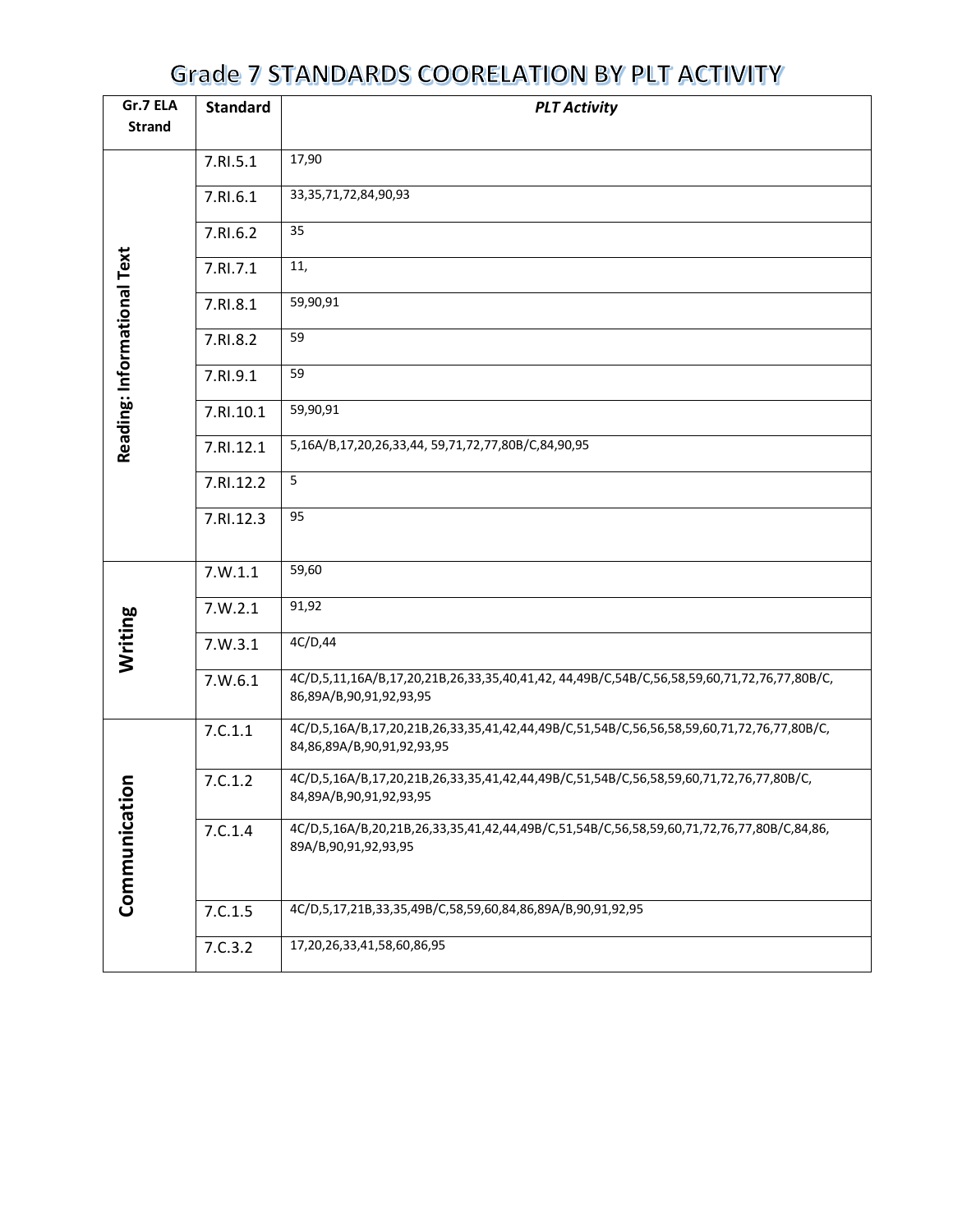| Gr.7 Math<br><b>Strand</b>                       | <b>Standard</b> | <b>PLT Activity</b> |
|--------------------------------------------------|-----------------|---------------------|
| <b>Number</b><br>System                          | 7.NS.3          | 12, 14, 50, 73, 85  |
| Ratios &<br>Proportional<br><b>Relationships</b> | 7.RP.1          | 50,                 |
|                                                  | 7.RP.2          | 37,67               |
|                                                  | 7.RP.3          | 67,80B/C,85         |
| Data,<br>Statistics, &<br>Probability            | 7.DSP.2         | 38,47,              |

| Gr. 7 Social<br><b>Studies Strand</b> |                                  | <b>Standard</b> | <b>PLT Activity</b>                                                                                           |
|---------------------------------------|----------------------------------|-----------------|---------------------------------------------------------------------------------------------------------------|
|                                       | ٥,                               | $7 - 2.5$       | 57,58                                                                                                         |
| Contemporar                           | 1600<br>$\mathbf{r}$<br>ω<br>res | $7 - 6.5$       | 93                                                                                                            |
|                                       | Cultures<br>ᅕ                    | $7 - 6.6$       | 4C/D,5,12,14,15,17,10,29,33,35,37,39B/C,40,49B/C,50,53,58,71,82,84,85,86,88,<br>89A/B, 90, 91, 92, 94, 95, 96 |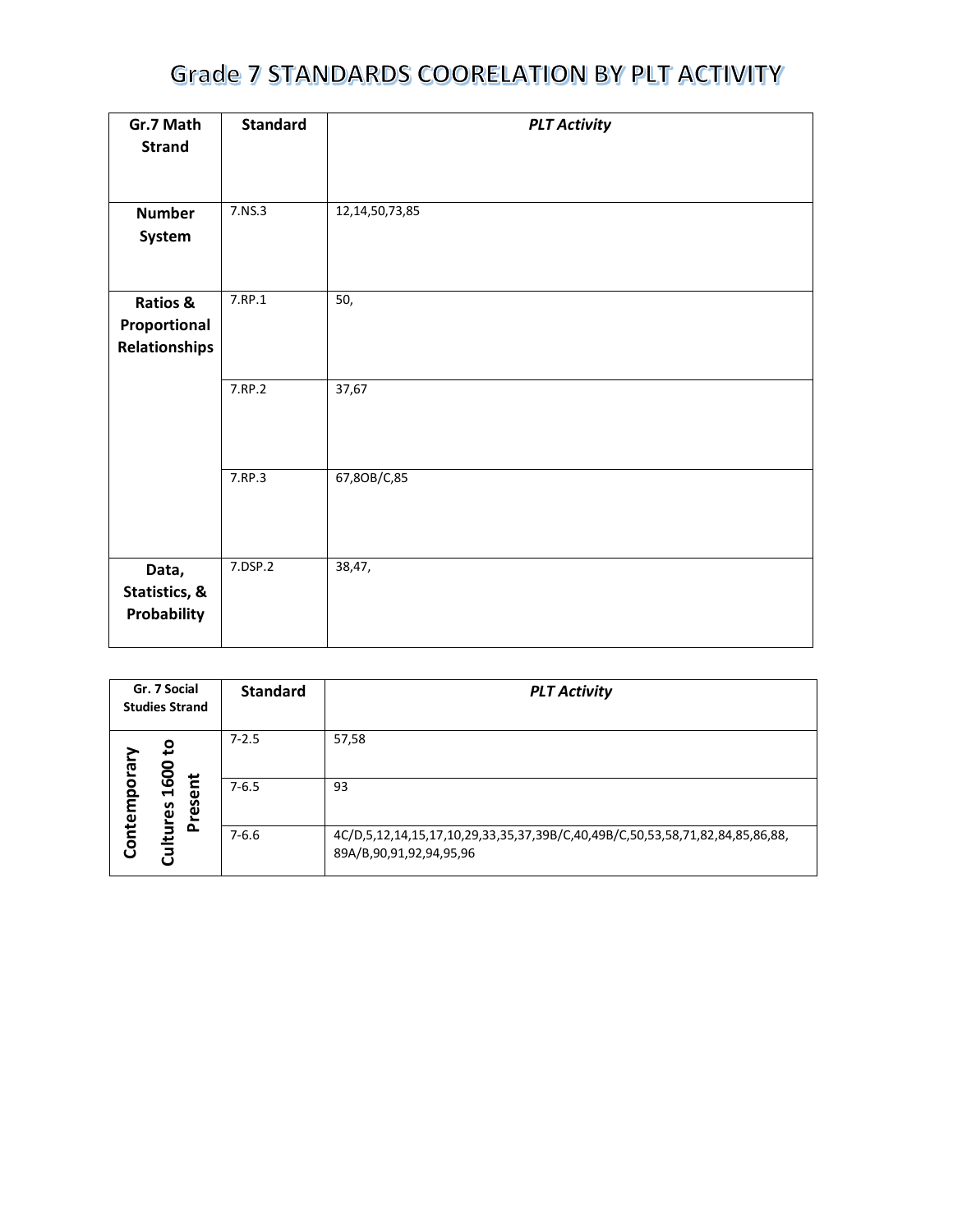| <b>PLT Activity</b>             | <b>Science</b>                                                                                                                                                             | <b>Math</b> | <b>Social Studies</b> | <b>ELA</b>                                                                                                                                                                                                                |
|---------------------------------|----------------------------------------------------------------------------------------------------------------------------------------------------------------------------|-------------|-----------------------|---------------------------------------------------------------------------------------------------------------------------------------------------------------------------------------------------------------------------|
| 4C/D<br><b>Sounds Around</b>    | $\bullet$ 7.S.1A.1 $\Box$ 7.S.1A.2 $\Box$ 7.S.1A.3<br>$\bullet$ 7.S.1A.4 $\bullet$ 7.S.1A.5 $\bullet$ 7.S.1A.6<br>$\bullet$ 7.5.1A.7 $\bullet$ 7.5.1A.8 $\bullet$ 7.5.1B.1 |             | $\square$ 7-6.6       | $\bullet$ 1.3.1 $\bullet$ 1.3.4 $\bullet$ 1.5.1 $\bullet$ 1.5.2 $\bullet$ RL.8.1 $\bullet$ RL.9.1<br>$\bullet$ RL.13.3 $\bullet$ W.3.1 $\bullet$ W.6.1 $\bullet$ C.1.1 $\bullet$ C.1.2 $\bullet$ C.1.4<br>$\bullet$ C.1.5 |
| 5<br>Poet-Tree                  | $\Box$ 7.1A.7                                                                                                                                                              |             | $\square$ 7-6.6       | $\bullet$  .1.1 $\bullet$  .3.1 $\bullet$  .5.1 $\bullet$  .5.2 $\bullet$ RL.12.1 $\bullet$ RL.12.2<br>$\bullet$ W.6.1 $\bullet$ C.1.1 $\bullet$ C.1.2 $\bullet$ C.1.4 $\Box$ C.1.5                                       |
| 10<br><b>Charting Diversity</b> | $\bullet$ 7.S.1A.4 $\bullet$ 7.S.1A.7 $\bullet$ 7.S.1A.8<br>$\square$ EC.5A.1                                                                                              |             |                       |                                                                                                                                                                                                                           |
| 11<br>Can It be Real?           | $\bullet$ 7.S.1A.4 $\bullet$ 7.S.1A.7 $\bullet$ 7.S.1A.8                                                                                                                   |             |                       | $\Box$ 1.1.1 $\bigcirc$ 1.2.1 $\bigcirc$ 1.3.1 $\bigcirc$ 1.3.4 $\bigcirc$ 1.4.2 $\bigcirc$ 1.5.1 $\bigcirc$ 1.5.2<br>$\bullet$ RI.7.1 $\bullet$ W.6.1 $\bullet$ C.1.1 $\bullet$ C.1.2 $\bullet$ C.1.4 $\bullet$ C.3.2    |
| 12<br><b>Invasive Species</b>   | $\bigcirc$ 7.S.1A.4 $\Box$ 7.S.1A.5 $\bigcirc$ 7.S.1A.7<br>$\bullet$ 7.S.1A.8 $\bullet$ 7.EC.5A.3 $\bullet$ 7.EC.5B.1<br>$\bullet$ 7.EC.5B.3 $\bullet$ 7.EC.5B.4           | O7.NS.3     | $\Box$ 7-6.6          |                                                                                                                                                                                                                           |



**Curriculum Stand is FULLY addressed**

**Curriculum Standard is PARTIALLY addressed** *Basic reading, writing, and*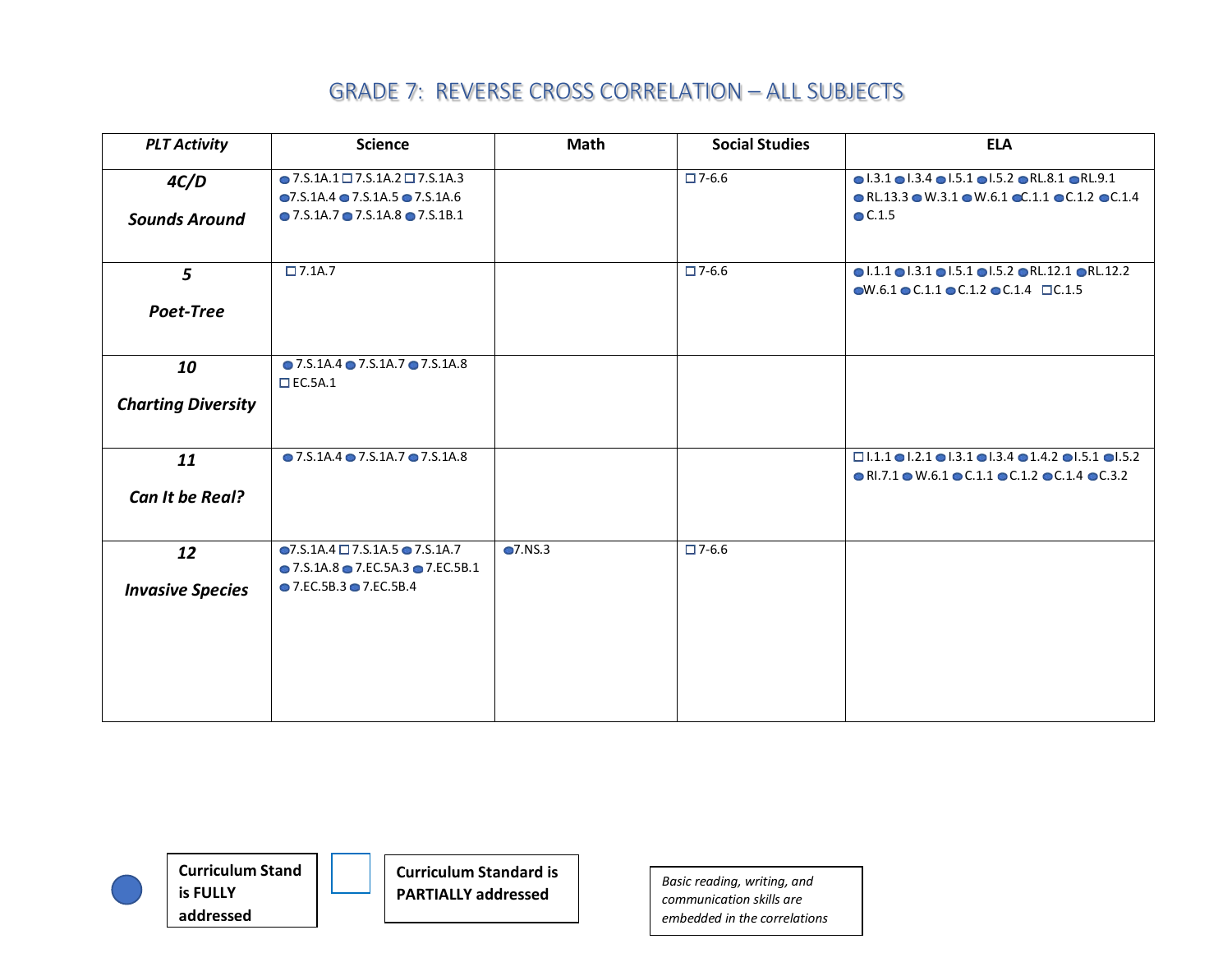| <b>PLT Activity</b>      | <b>Science</b>                                                                                                    | <b>Math</b>      | <b>Social Studies</b> | <b>ELA</b>                                                                                                                                                                                                            |
|--------------------------|-------------------------------------------------------------------------------------------------------------------|------------------|-----------------------|-----------------------------------------------------------------------------------------------------------------------------------------------------------------------------------------------------------------------|
| 14                       | $\square$ 7.S.1A.1 $\odot$ 7.S.1A.2 $\odot$ 7.S.1A.4                                                              | $\bullet$ 7.NS.3 | $\square$ 7-6.6       |                                                                                                                                                                                                                       |
|                          | $\bullet$ 7.S.1A.5 $\bullet$ 7.S.1A.6 $\bullet$ 7.S.1A.7                                                          |                  |                       |                                                                                                                                                                                                                       |
| <b>Renewable or Not?</b> | $\bullet$ 7.S.1A.8                                                                                                |                  |                       |                                                                                                                                                                                                                       |
| 15                       | $\bullet$ 7.S.1A.1 $\bullet$ 7.S.1A.2 $\bullet$ 7.S.1A.4<br>$\Box$ 7.S.1A.6 $\bullet$ 7.S.1A.7 $\bullet$ 7.S.1A.8 |                  | $\square$ 7-6.6       |                                                                                                                                                                                                                       |
| A Few of my              |                                                                                                                   |                  |                       |                                                                                                                                                                                                                       |
| <b>Favorite Things</b>   |                                                                                                                   |                  |                       |                                                                                                                                                                                                                       |
| 16A/B                    | $\Box$ 7.S.1A.1 $\bullet$ 7.S.1A.2 $\bullet$ 7.S.1A.4<br>$\Box$ 7.S.1A.5 $\bullet$ 7.S.1A.6 $\bullet$ 7.S.1A.7    |                  |                       | $\Box$ 1.2.1 $\bullet$ 1.3.1 $\bullet$ 1.3.4 $\bullet$ 1.5.1 $\bullet$ 1.5.2 $\bullet$ RI.12.1<br>$\bullet$ W.6.1 $\bullet$ C.1.1 $\bullet$ C.1.2 $\bullet$ C.1.4                                                     |
| Pass the Plants,         | • 7.S.1A.8                                                                                                        |                  |                       |                                                                                                                                                                                                                       |
| <b>Please</b>            |                                                                                                                   |                  |                       |                                                                                                                                                                                                                       |
| 17                       |                                                                                                                   |                  | $27 - 6.6$            | $\bullet$ 1.1.1 $\bullet$ 1.2.1 $\bullet$ 1.3.1 $\bullet$ 1.3.4 $\bullet$ 1.4.2 $\bullet$ 1.5.1 $\bullet$ 1.5.2<br>$\bullet$ RI.5.1 $\bullet$ RI.12.1 $\bullet$ W.6.1 $\bullet$ C.1.1 $\bullet$ C.1.2 $\bullet$ C.1.4 |
| People of the            |                                                                                                                   |                  |                       | $C.1.5$ $C.3.2$                                                                                                                                                                                                       |
| <b>Forest</b>            |                                                                                                                   |                  |                       |                                                                                                                                                                                                                       |
| 19                       | $\Box$ 7.S.1A.2 $\bullet$ 7.S.1A.4 $\bullet$ 7.S.1A.7<br>$\square$ 7.S.1A.8                                       |                  | $27 - 6.6$            |                                                                                                                                                                                                                       |
| Viewpoints on the        |                                                                                                                   |                  |                       |                                                                                                                                                                                                                       |
|                          |                                                                                                                   |                  |                       |                                                                                                                                                                                                                       |
| Line                     |                                                                                                                   |                  |                       |                                                                                                                                                                                                                       |
|                          |                                                                                                                   |                  |                       |                                                                                                                                                                                                                       |
|                          |                                                                                                                   |                  |                       |                                                                                                                                                                                                                       |
|                          |                                                                                                                   |                  |                       |                                                                                                                                                                                                                       |
|                          |                                                                                                                   |                  |                       |                                                                                                                                                                                                                       |



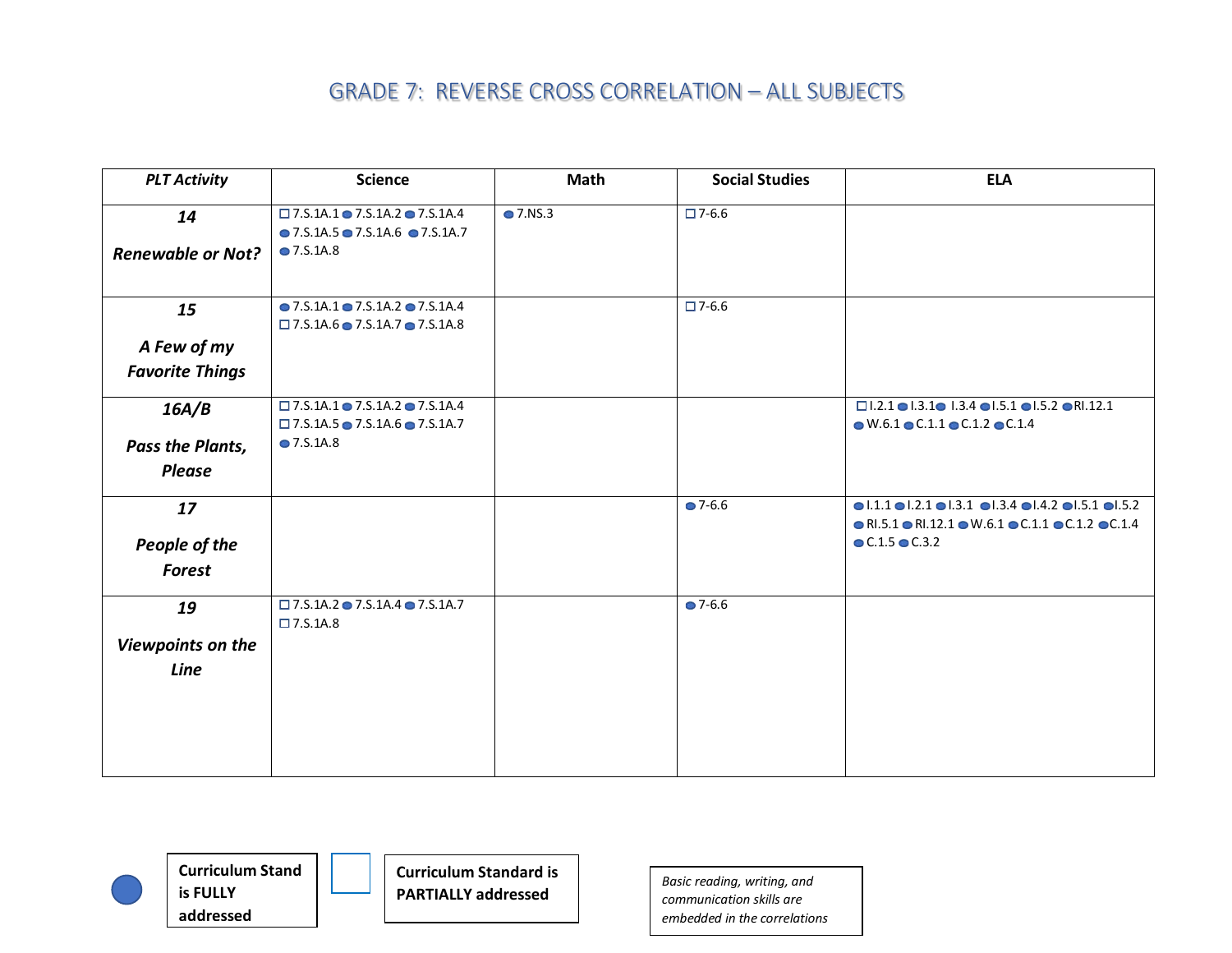| <b>PLT Activity</b>      | <b>Science</b>                                                                                                     | <b>Math</b> | <b>Social Studies</b> | <b>ELA</b>                                                                                                                                                                                           |
|--------------------------|--------------------------------------------------------------------------------------------------------------------|-------------|-----------------------|------------------------------------------------------------------------------------------------------------------------------------------------------------------------------------------------------|
| 20                       | $\bullet$ 7.S.1A.1 $\square$ 7.S.1A.2 $\bullet$ 7.S.1A.4<br>$\bullet$ 7.S.1A.7 $\bullet$ 7.S.1A.8 $\Box$ 7.EC.5A.1 |             | $\square$ 7-6.6       | $\bullet$ 1.1.1 $\bullet$ 1.2.1 $\bullet$ 1.3.1 $\bullet$ 1.3.4 $\bullet$ 1.5.1 $\bullet$ 1.5.2<br>$\bullet$ RI.12.1 $\bullet$ W.6.1 $\bullet$ C.1.1 $\bullet$ C.1.2 $\bullet$ C.1.4 $\bullet$ C.3.2 |
| <b>Environmental</b>     | $\square$ 7.EC.5A.2                                                                                                |             |                       |                                                                                                                                                                                                      |
| <b>Exchange Box</b>      |                                                                                                                    |             |                       |                                                                                                                                                                                                      |
| 21B                      | $\bullet$ 7.S.1A.1 $\Box$ 7.S.1A.2 $\bullet$ 7.S.1A.4                                                              |             |                       | $\Box$ 1.1.1 $\Box$ 1.3.1 $\bullet$ 1.3.4 $\bullet$ 1.5.1 $\bullet$ 1.5.2 $\bullet$ W.6.1                                                                                                            |
|                          | $\bullet$ 7.5.1A.6 $\bullet$ 7.5.1A.7 $\bullet$ 7.5.1A.8                                                           |             |                       | $\bullet$ C.1.1 $\bullet$ C.1.2 $\bullet$ C.1.4 $\bullet$ C.1.5                                                                                                                                      |
| <b>Adopt a Tree</b>      | $\square$ 7.EC.5A.1 $\square$ 7.EC.5B.1                                                                            |             |                       |                                                                                                                                                                                                      |
| 22B/V                    | $\bullet$ 7.5.1A.1 $\bullet$ 7.5.1A.2 $\bullet$ 7.5.1A.4                                                           |             |                       |                                                                                                                                                                                                      |
|                          | $\bullet$ 7.5.1A.6 $\bullet$ 7.5.1A.7 $\bullet$ 7.5.1A.8                                                           |             |                       |                                                                                                                                                                                                      |
| <b>Trees as Habitats</b> | $\square$ 7.EC.5A.1 $\square$ 7.EC.5B.1 $\square$ 7.EC.5B.2                                                        |             |                       |                                                                                                                                                                                                      |
| 23                       | $\bullet$ 7.5.1A.1 $\bullet$ 7.5.1A.4 $\bullet$ 7.5.1A.7                                                           |             |                       |                                                                                                                                                                                                      |
|                          | $\bullet$ 7.S.1A.8 $\bullet$ 7.EC.5A.1 $\Box$ 7.EC.5A.3                                                            |             |                       |                                                                                                                                                                                                      |
| The Fallen Log           | $\square$ 7.EC.5B.1 $\square$ 7.EC.5B.2                                                                            |             |                       |                                                                                                                                                                                                      |
| 26                       | $\bullet$ 7.S.1A.1 $\bullet$ 7.S.1A.4 $\bullet$ 7.S.1A.7                                                           |             |                       | $\Box$ 1.1.1 $\bigcirc$ 1.2.1 $\bigcirc$ 1.3.1 $\bigcirc$ 1.3.4 $\bigcirc$ 1.5.1 $\bigcirc$ 1.5.2                                                                                                    |
|                          | $\bullet$ 7.S.1A.8 $\bullet$ 7.EC.5B.1 $\Box$ 7.EC.5B.2                                                            |             |                       | $\bullet$ RI.12.1 $\bullet$ W.6.1 $\bullet$ C.1.1 $\bullet$ C.1.2 $\bullet$ C.1.4 $\bullet$ C.3.2                                                                                                    |
| <b>Dynamic Duos</b>      |                                                                                                                    |             |                       |                                                                                                                                                                                                      |
|                          |                                                                                                                    |             |                       |                                                                                                                                                                                                      |
|                          |                                                                                                                    |             |                       |                                                                                                                                                                                                      |
|                          |                                                                                                                    |             |                       |                                                                                                                                                                                                      |
|                          |                                                                                                                    |             |                       |                                                                                                                                                                                                      |
|                          |                                                                                                                    |             |                       |                                                                                                                                                                                                      |





**Curriculum Standard is PARTIALLY addressed** *Basic reading, writing, and*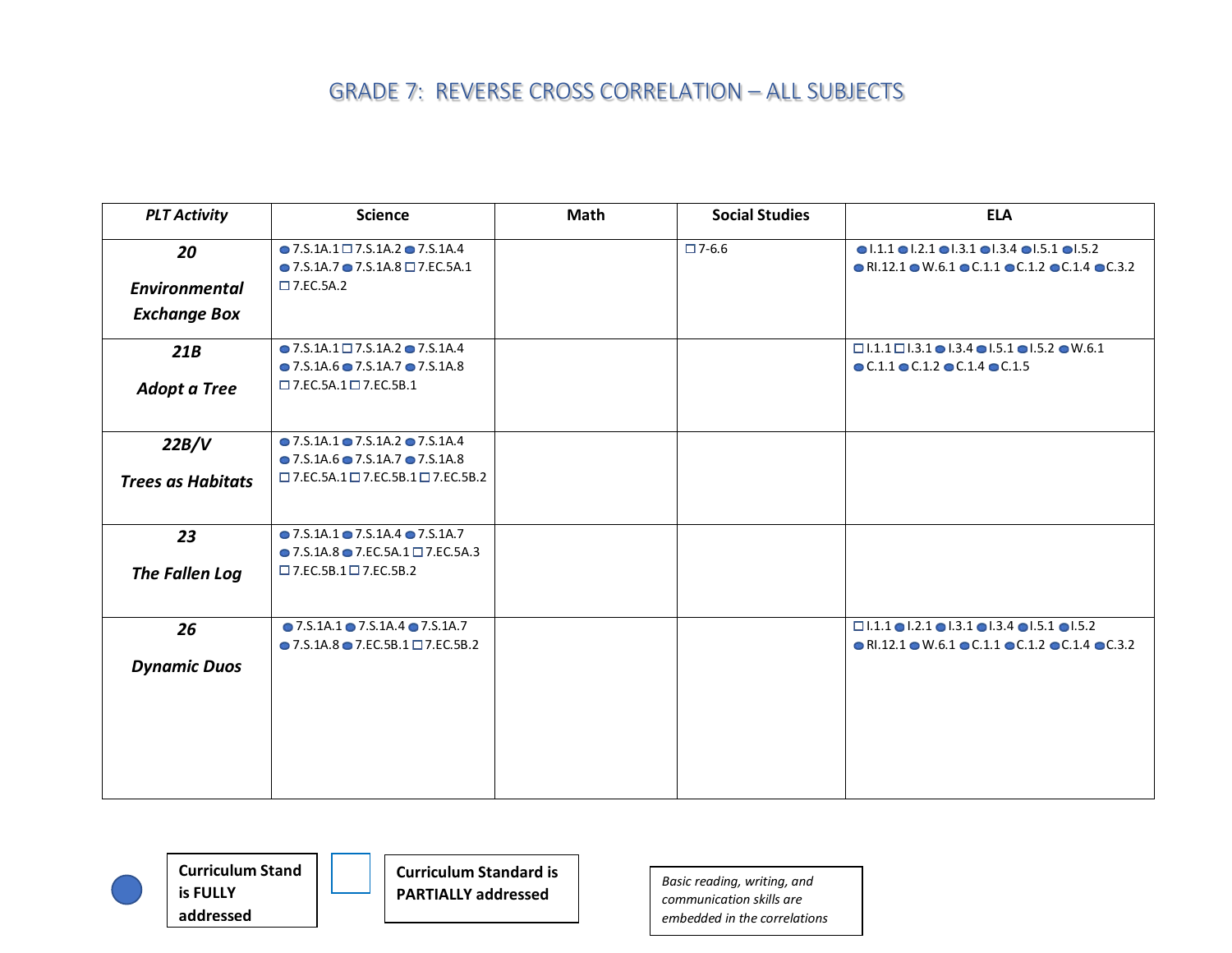| <b>PLT Activity</b>                | <b>Science</b>                                                                                                                                                                                        | <b>Math</b> | <b>Social Studies</b> | <b>ELA</b>                                                                                                                                                                                                                                                                               |
|------------------------------------|-------------------------------------------------------------------------------------------------------------------------------------------------------------------------------------------------------|-------------|-----------------------|------------------------------------------------------------------------------------------------------------------------------------------------------------------------------------------------------------------------------------------------------------------------------------------|
| 27<br><b>Every Tree for Itself</b> | $\square$ 7.5.1A.1 $\odot$ 7.5.1A.2 $\odot$ 7.5.1A.4<br>$\bullet$ 7.S.1A.5 $\bullet$ 7.S.1A.6 $\bullet$ 7.S.1A.7<br>$\bullet$ 7.S.1A.8 $\bullet$ 7.EC.5A.1 $\bullet$ 7.EC.5B.1<br>$\square$ 7.EC.5B.3 |             |                       |                                                                                                                                                                                                                                                                                          |
| 29<br><b>Rain Reasons</b>          | $\bullet$ 7.5.1A.1 $\bullet$ 7.5.1A.2 $\Box$ 7.5.1A.3<br>$\bullet$ 7.S.1A.4 $\bullet$ 7.S.1A.5 $\bullet$ 7.S.1A.6<br>$\bullet$ 7.S.1A.7 $\bullet$ 7.S.1A.8 $\Box$ 7.EC.5A.1                           |             | $27 - 6.6$            |                                                                                                                                                                                                                                                                                          |
| 31<br><b>Plant a Tree</b>          | $\square$ 7.EC.5A.3 $\bullet$ 7.EC.5B.3<br>$\bullet$ 7.S.1A.1 $\bullet$ 7.S.1A.4 $\bullet$ 7.S.1A.7<br>$\square$ 7.EC.5A.1 $\square$ 7.EC.5A.3<br>$\square$ 7.EC.5B.3 $\square$ 7.EC.5B.4             |             |                       |                                                                                                                                                                                                                                                                                          |
| 32B<br>A Forest of Many            | $\bullet$ 7.S.1A.1 $\Box$ 7.S.1A.2 $\bullet$ 7.S.1A.4<br>$\bullet$ 7.S.1A.7 $\bullet$ 7.S.1A.8 $\Box$ 7.EC.5A.1<br>$\square$ 7.EC.5A.3 $\square$ 7.EC.5B.3                                            |             |                       |                                                                                                                                                                                                                                                                                          |
| <b>Uses</b>                        |                                                                                                                                                                                                       |             |                       |                                                                                                                                                                                                                                                                                          |
| 33<br>Forest<br>Consequences       | $\bullet$ 7.S.1A.1 $\bullet$ 7.S.1A.4 $\bullet$ 7.S.1A.7<br>• 7.S.1A.8                                                                                                                                |             | $27 - 6.6$            | $\bullet$ 1.1.1 $\bullet$ 1.2.1 $\bullet$ 1.3.1 $\bullet$ 1.3.2 $\bullet$ 1.3.4 $\bullet$ 1.4.2 $\bullet$ 1.5.1<br>$\bullet$ 1.5.2 $\bullet$ 1.5.3 $\bullet$ RI.6.1 $\bullet$ RI.12.1 $\bullet$ W.6.1 $\bullet$ C.1.1<br>$\bullet$ C.1.2 $\bullet$ C.1.4 $\bullet$ C.1.5 $\bullet$ C.3.2 |



**Curriculum Stand is FULLY addressed**

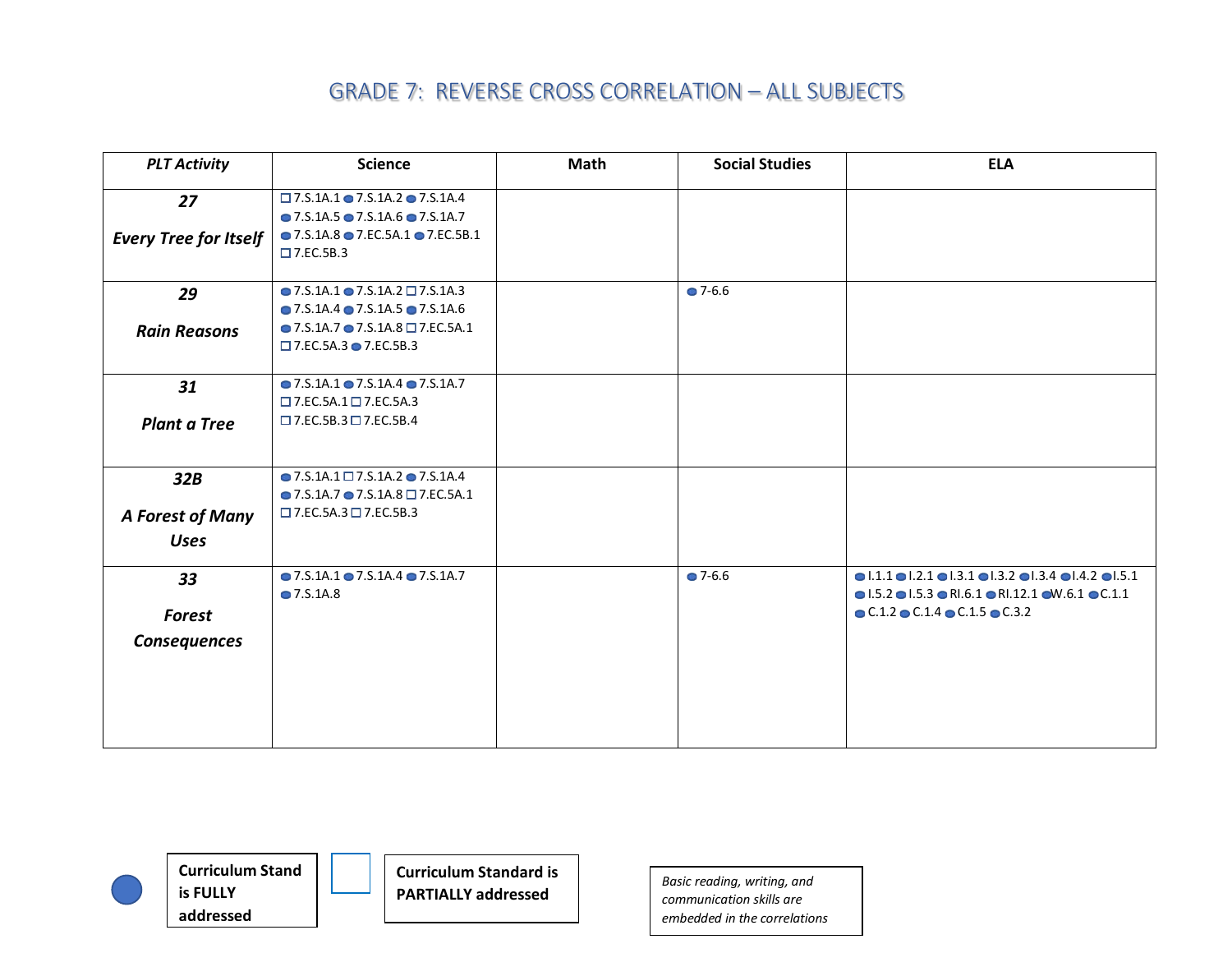| <b>PLT Activity</b>             | <b>Science</b>                                                                                                                                             | Math              | <b>Social Studies</b> | <b>ELA</b>                                                                                                                                                                                                                                                                                        |
|---------------------------------|------------------------------------------------------------------------------------------------------------------------------------------------------------|-------------------|-----------------------|---------------------------------------------------------------------------------------------------------------------------------------------------------------------------------------------------------------------------------------------------------------------------------------------------|
| 35<br><b>Loving it Too Much</b> | $\bullet$ 7.S.1A.1 $\bullet$ 7.S.1A.4 $\bullet$ 7.S.1A.5<br>$\bullet$ 7.5.1A.6 $\bullet$ 7.5.1A.7 $\bullet$ 7.5.1A.8                                       |                   | $27 - 6.6$            | $\bullet$ 1.1.1 $\bullet$ 1.2.1 $\bullet$ 1.3.1 $\bullet$ 1.3.2 $\bullet$ 1.3.4 $\bullet$ 1.4.1 $\bullet$ 1.4.2<br>$\Box$ 1.4.3 $\bullet$ 1.5.1 $\bullet$ 1.5.2 $\Box$ 1.5.3 $\bullet$ RI.6.1 $\bullet$ RI.6.2<br>$\bullet$ W.6.1 $\bullet$ C.1.1 $\bullet$ C.1.2 $\bullet$ C.1.4 $\bullet$ C.1.5 |
| 37<br>Reduce, Reuse,<br>Recycle | $\bullet$ 7.S.1A.1 $\Box$ 7.S.1A.2 $\bullet$ 7.S.1A.4<br>$\bullet$ 7.5.1A.5 $\bullet$ 7.5.1A.6 $\bullet$ 7.5.1A.7<br>$\bullet$ 7.S.1A.8                    | $\square$ 7.DSP.2 | $-7 - 6.6$            |                                                                                                                                                                                                                                                                                                   |
| 38<br><b>Every Drop Counts</b>  | $\bullet$ 7.S.1A.1 $\Box$ 7.S.1A.2 $\bullet$ 7.S.1A.4<br>$\bullet$ 7.5.1A.5 $\bullet$ 7.5.1A.6 $\bullet$ 7.5.1A.7<br>$\bullet$ 7.S.1A.8 $\bullet$ 7.S.1B.1 | $\square$ 7.DSP.2 |                       |                                                                                                                                                                                                                                                                                                   |
| 39B/C<br><b>Energy Sleuths</b>  | $\bullet$ 7.S.1A.1 $\bullet$ 7.S.1A.4 $\bullet$ 7.S.1A.6<br>$\bullet$ 7.5.1A.7 $\bullet$ 7.5.1A.8                                                          |                   | $\Box$ 7-6.6          |                                                                                                                                                                                                                                                                                                   |
| 40<br><b>Then and Now</b>       | $\bullet$ 7.S.1A.1 $\bullet$ 7.S.1A.4 $\bullet$ 7.S.1A.7<br>$\bullet$ 7.S.1A.8                                                                             |                   | $\square$ 7-6.6       | $\bullet$ 1.1.1 $\bullet$ 1.3.1 $\bullet$ 1.3.2 $\bullet$ 1.3.4 $\bullet$ 1.5.1 $\bullet$ 1.5.2 $\bullet$ W.6.1<br>$\bullet$ C.1.1 $\bullet$ C.1.2 $\bullet$ C.1.4                                                                                                                                |



**Curriculum Stand is FULLY addressed**

**Curriculum Standard is PARTIALLY addressed** *Basic reading, writing, and*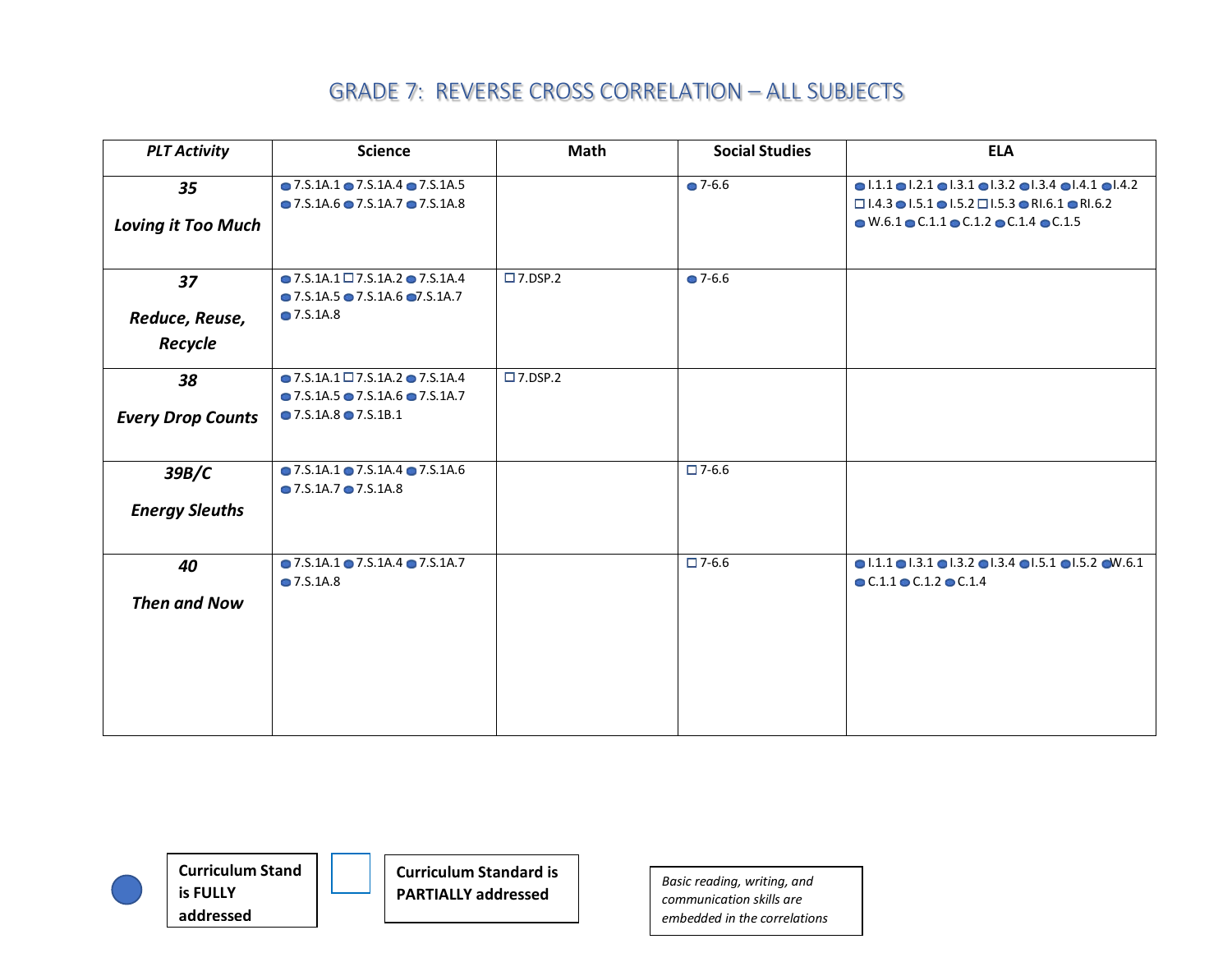| <b>PLT Activity</b>    | <b>Science</b>                                            | Math | <b>Social Studies</b> | <b>ELA</b>                                                                                        |
|------------------------|-----------------------------------------------------------|------|-----------------------|---------------------------------------------------------------------------------------------------|
| 41                     | $\bullet$ 7.S.1A.1 $\bullet$ 7.S.1A.3 $\bullet$ 7.S.1A.4  |      |                       | $\bullet$ 1.1.1 $\square$ 1.3.4 $\bullet$ 1.5.1 $\bullet$ 1.5.2 $\bullet$ W.6.1 $\bullet$ C.1.1   |
|                        | $\bullet$ 7.5.1A.5 $\bullet$ 7.S.1A.6 $\bullet$ 7.S.1A.7  |      |                       | $\bullet$ C.1.2 $\bullet$ C.1.4 $\bullet$ C.3.2                                                   |
| <b>How Plants Grow</b> | $\bullet$ 7.S.1A.8 $\Box$ 7.EC.5A.2 $\Box$ 7.EC.5A.3      |      |                       |                                                                                                   |
|                        |                                                           |      |                       |                                                                                                   |
| 42                     | $\bullet$ 7.S.1A.1 $\Box$ 7.S.1A.3 $\bullet$ 7.S.1A.4     |      |                       | $\bullet$ 1.1.1 $\bullet$ 1.5.1 $\bullet$ 1.5.2 $\bullet$ C.1.1 $\bullet$ C.1.2 $\bullet$ C.1.4   |
|                        | $\bullet$ 7.5.1A.6 $\bullet$ 7.5.1A.7 $\bullet$ 7.5.1A.8  |      |                       |                                                                                                   |
| <b>Sunlight and</b>    | $\bullet$ 7.P.2B.4 $\Box$ 7.EC.5A.3                       |      |                       |                                                                                                   |
| <b>Shades of Green</b> |                                                           |      |                       |                                                                                                   |
| 43                     | $\bigcirc$ 7.S.1A.1 $\square$ 7.S.1A.2 $\square$ 7.S.1A.4 |      |                       |                                                                                                   |
|                        | $\Box$ 7.S.1A.5 $\bullet$ 7.S.1A.6 $\bullet$ 7.S.1A.7     |      |                       |                                                                                                   |
| <b>Have Seeds Will</b> | $\bullet$ 7.S.1A.8 $\Box$ 7.EC.5A.1                       |      |                       |                                                                                                   |
| <b>Travel</b>          |                                                           |      |                       |                                                                                                   |
| 44                     | $\bullet$ 7.5.1A.1 $\bullet$ 7.5.1A.2 $\Box$ 7.5.1A.3     |      |                       | $\bullet$ 1.5.1 $\bullet$ 1.5.2 $\bullet$ R1.12.1 $\bullet$ W.3.1 $\bullet$ W.6.1 $\bullet$ C.1.2 |
|                        | $\bullet$ 7.5.1A.4 $\bullet$ 7.5.1A.6 $\bullet$ 7.5.1A.7  |      |                       | $\bullet$ C.1.4                                                                                   |
| <b>Water Wonders</b>   | $\bullet$ 7.S.1A.8 $\Box$ 7.EC.5A.2 $\Box$ 7.EC.5A.3      |      |                       |                                                                                                   |
|                        |                                                           |      |                       |                                                                                                   |
| 45                     | $\bullet$ 7.S.1A.1 $\bullet$ 7.S.1A.2 $\bullet$ 7.S.1A.4  |      |                       | $\bullet$ 1.1.1 $\bullet$ 1.3.1 $\bullet$ 1.3.4 $\bullet$ 1.4.2 $\bullet$ 1.5.1 $\bullet$ 1.5.2   |
|                        | $\bullet$ 7.5.1A.6 $\bullet$ 7.5.1A.7 $\bullet$ 7.5.1A.8  |      |                       | $\bullet$ W.6.1 $\bullet$ C.1.1 $\bullet$ C.1.2 $\bullet$ C.1.4                                   |
| Web of Life            | $\square$ 7.EC.5A.1 $\square$ 7.EC.5A.3                   |      |                       |                                                                                                   |
|                        | □ 7.EC.5B.1 ● 7.EC.5B.2 ● 7.EC.5B.3                       |      |                       |                                                                                                   |
|                        |                                                           |      |                       |                                                                                                   |
|                        |                                                           |      |                       |                                                                                                   |
|                        |                                                           |      |                       |                                                                                                   |
|                        |                                                           |      |                       |                                                                                                   |
|                        |                                                           |      |                       |                                                                                                   |



**Curriculum Stand is FULLY addressed**



**PARTIALLY addressed** *Basic reading, writing, and communication skills are embedded in the correlations*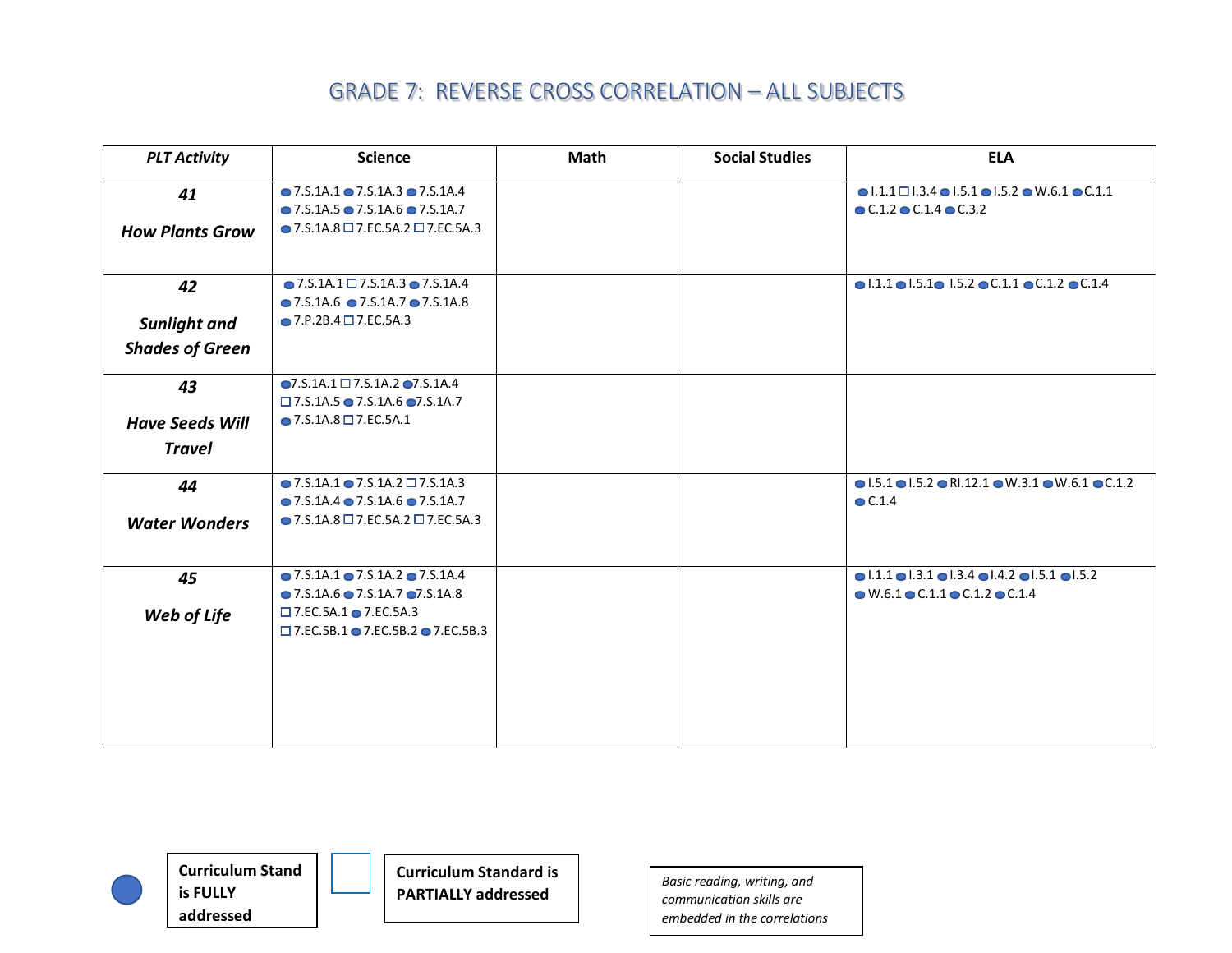| <b>PLT Activity</b>                  | <b>Science</b>                                                                                                                                                                                      | Math                              | <b>Social Studies</b> | <b>ELA</b>                                                                                                                                                                                                                                                                             |
|--------------------------------------|-----------------------------------------------------------------------------------------------------------------------------------------------------------------------------------------------------|-----------------------------------|-----------------------|----------------------------------------------------------------------------------------------------------------------------------------------------------------------------------------------------------------------------------------------------------------------------------------|
| 47<br><b>Are Vacant Lots Vacant?</b> | $\bullet$ 7.S.1A.1 $\bullet$ 7.S.1A.2 $\bullet$ 7.S.1A.4<br>$\bullet$ 7.S.1A.6 $\Box$ 7.S.1A.7 $\bullet$ 7.S.1A.8<br>$\bullet$ 7.EC.5A.1 $\Box$ 7.EC.5B.1                                           | $\square$ 7.DSP.2                 |                       |                                                                                                                                                                                                                                                                                        |
| 48                                   | $\bullet$ 7.S.1A.1 $\bullet$ 7.S.1A.2 $\Box$ 7.S.1A.3<br>$\bullet$ 7.5.1A.4 $\bullet$ 7.5.1A.5 $\bullet$ 7.5.1A.6                                                                                   |                                   |                       |                                                                                                                                                                                                                                                                                        |
| <b>Field, Forest, and Stream</b>     | $\bullet$ 7.S.1A.7 $\bullet$ 7.S.1A.8 $\Box$ 7.EC.5A.1<br>$\square$ 7.EC.5A.2 $\square$ 7.EC.5B.1                                                                                                   |                                   |                       |                                                                                                                                                                                                                                                                                        |
| 49B/C<br><b>Tropical Treehouse</b>   | $\bullet$ 7.S.1A.4 $\bullet$ 7.S.1A.7 $\bullet$ 7.S.1A.8<br>$\bullet$ 7.EC.5A.3 $\Box$ 7.EC.5B.3                                                                                                    |                                   | $\bullet$ 7-6.6       | $\bullet$ 1.1.1 $\bullet$ 1.2.1 $\bullet$ 1.3.1 $\bullet$ 1.3.2 $\bullet$ 1.3.4 $\bullet$ 1.4.1 $\bullet$ 1.4.2<br>$\bullet$ 1.4.3 $\bullet$ 1.5.1 $\bullet$ 1.5.2 $\bullet$ 1.5.3 $\bullet$ R1.6.1 $\bullet$ W.6.1<br>$\bullet$ C.1.1 $\bullet$ C.1.2 $\bullet$ C.1.4 $\bullet$ C.1.5 |
| 50<br>400-Acre Wood                  | $\bullet$ 7.5.1A.1 $\bullet$ 7.5.1A.2 $\bullet$ 7.5.1A.4<br>$\bullet$ 7.5.1A.5 $\bullet$ 7.S.1A.6 $\bullet$ 7.S.1A.7<br>$\bullet$ 7.S.1A.8 $\Box$ 7.EC.5A.1 $\Box$ 7.EC.5A.3<br>$\square$ 7.EC.5B.3 | $\bullet$ 7.NS.3 $\bullet$ 7.RP.1 | $\bullet$ 7-6.6       |                                                                                                                                                                                                                                                                                        |
| 51<br><b>Make Your Own Paper</b>     | $\bullet$ 7.S.1A.2 $\bullet$ 7.S.1A.4 $\bullet$ 7.S.1A.7<br>$\bullet$ 7.5.1A.8 $\bullet$ 7.5.1B.1 $\Box$ 7.P.2A.3                                                                                   |                                   |                       | $\bullet$ 1.5.1 $\bullet$ 1.5.2 $\bullet$ C.1.1 $\bullet$ C.1.2 $\bullet$ C.1.4                                                                                                                                                                                                        |





**PARTIALLY addressed** *Basic reading, writing, and communication skills are embedded in the correlations*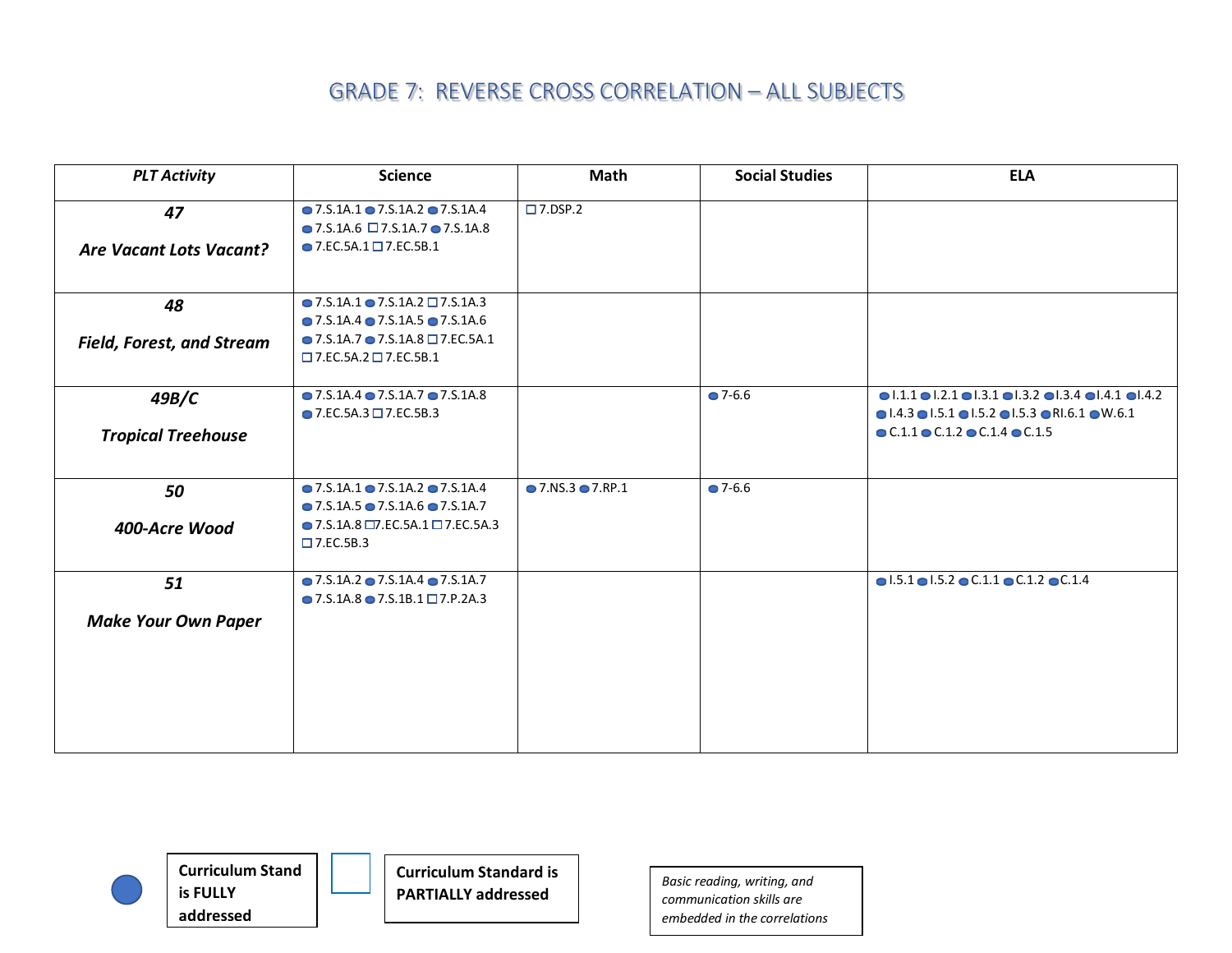| <b>PLT Activity</b>       | <b>Science</b>                                                                                 | Math | <b>Social Studies</b> | <b>ELA</b>                                                                                                                                                                                                         |
|---------------------------|------------------------------------------------------------------------------------------------|------|-----------------------|--------------------------------------------------------------------------------------------------------------------------------------------------------------------------------------------------------------------|
| 52                        | $\bullet$ 7.5.1A.2 $\bullet$ 7.5.1A.4 $\bullet$ 7.5.1A.7<br>$\bullet$ 7.S.1A.8 $\Box$ 7.P.2A.3 |      |                       |                                                                                                                                                                                                                    |
| A Look at                 |                                                                                                |      |                       |                                                                                                                                                                                                                    |
| <b>Aluminum</b>           |                                                                                                |      |                       |                                                                                                                                                                                                                    |
| 53                        | $\bullet$ 7.5.1A.1 $\bullet$ 7.5.1A.2 $\bullet$ 7.5.1A.4                                       |      | $27 - 6.6$            |                                                                                                                                                                                                                    |
|                           | $\bullet$ 7.5.1A.7 $\bullet$ 7.5.1A.8 $\bullet$ 7.5.1B.1                                       |      |                       |                                                                                                                                                                                                                    |
| <b>On the Move</b>        |                                                                                                |      |                       |                                                                                                                                                                                                                    |
| 54B/C                     | $\bullet$ 7.S.1A.1 $\Box$ 7.S.1A.2 $\bullet$ 7.S.1A.4                                          |      |                       | $\bullet$ 1.1.1 $\bullet$ 1.2.1 $\bullet$ 1.3.1 $\bullet$ 1.3.2 $\bullet$ 1.3.4 $\bullet$ 1.5.1 $\bullet$ 1.5.2                                                                                                    |
|                           | $\bullet$ 7.S.1A.7 $\bullet$ 7.S.1A.8 $\Box$ 7.EC.5A.1 $\Box$<br>• 7.EC.5B.1                   |      |                       | $\bullet$ W.6.1 $\bullet$ C.1.1 $\bullet$ C.1.2 $\bullet$ C.1.4                                                                                                                                                    |
| I'd Like to Visit a       |                                                                                                |      |                       |                                                                                                                                                                                                                    |
| <b>Place Where</b>        |                                                                                                |      |                       |                                                                                                                                                                                                                    |
| 55                        |                                                                                                |      |                       | $\bullet$  .1.1 $\bullet$  .3.1 $\bullet$  .3.2 $\bullet$  .3.4 $\Box$  .4.1 $\bullet$  .4.2 $\bullet$  .4.3                                                                                                       |
|                           |                                                                                                |      |                       | $\bullet$ 1.5.1 $\bullet$ 1.5.2 $\Box$ 1.5.3 $\bullet$ W.6.1 $\bullet$ C.1.1 $\bullet$ C.1.2<br>$\bullet$ C.1.4 $\bullet$ C.1.5 $\bullet$ C.3.2                                                                    |
| <b>Planning the Ideal</b> |                                                                                                |      |                       |                                                                                                                                                                                                                    |
| <b>Community</b>          |                                                                                                |      |                       |                                                                                                                                                                                                                    |
| 56                        |                                                                                                |      |                       | $\bullet$ 1.1.1 $\bullet$ 1.3.1 $\bullet$ 1.3.2 $\bullet$ 1.3.4 $\bullet$ 1.4.1 $\bullet$ 1.4.2 $\bullet$ 1.4.3<br>$\bullet$ 1.5.1 $\bullet$ 1.5.2 $\bullet$ 1.5.3 $\bullet$ W.6.1 $\bullet$ C.1.1 $\bullet$ C.1.2 |
| We Can Work It            |                                                                                                |      |                       | $\bullet$ C.1.4 $\bullet$ C.1.5                                                                                                                                                                                    |
| Out                       |                                                                                                |      |                       |                                                                                                                                                                                                                    |
|                           |                                                                                                |      |                       |                                                                                                                                                                                                                    |
|                           |                                                                                                |      |                       |                                                                                                                                                                                                                    |
|                           |                                                                                                |      |                       |                                                                                                                                                                                                                    |
|                           |                                                                                                |      |                       |                                                                                                                                                                                                                    |
|                           |                                                                                                |      |                       |                                                                                                                                                                                                                    |





**Curriculum Standard is PARTIALLY addressed** *Basic reading, writing, and*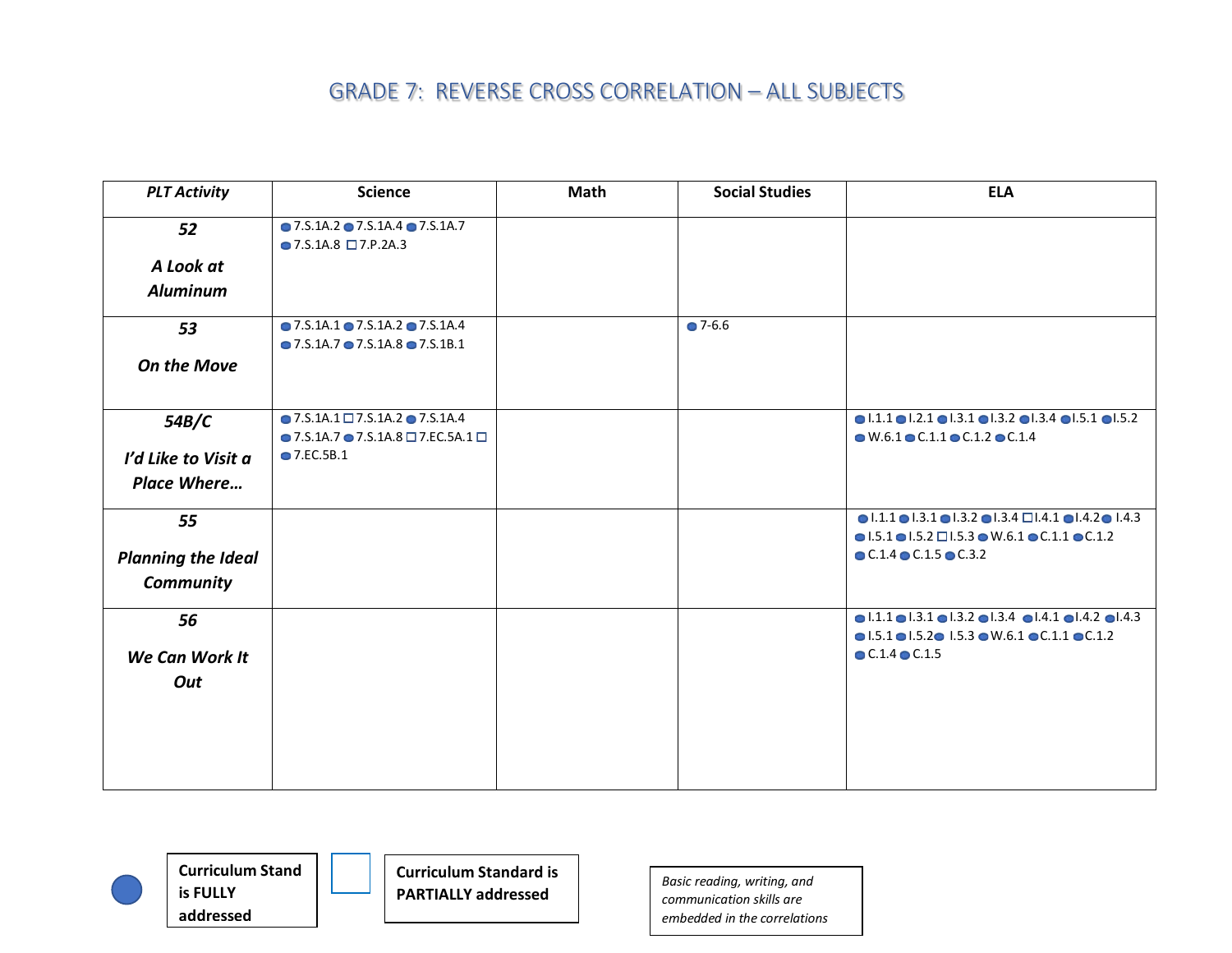| <b>PLT Activity</b>                  | <b>Science</b>                                           | <b>Math</b> | <b>Social Studies</b>         | <b>ELA</b>                                                                                                                                                                                                                                                                   |
|--------------------------------------|----------------------------------------------------------|-------------|-------------------------------|------------------------------------------------------------------------------------------------------------------------------------------------------------------------------------------------------------------------------------------------------------------------------|
| 57                                   |                                                          |             | $\square$ 7-2.5               |                                                                                                                                                                                                                                                                              |
| <b>Democracy in</b><br><b>Action</b> |                                                          |             |                               |                                                                                                                                                                                                                                                                              |
| 58                                   |                                                          |             | $\Box$ 7-2.5 $\bigcirc$ 7-6.6 | $\bullet$ 1.1.1 $\bullet$ 1.3.1 $\bullet$ 1.3.2 $\bullet$ 1.3.4 $\bullet$ 1.4.1 $\bullet$ 1.4.2 $\bullet$ 1.4.3                                                                                                                                                              |
| There Ought to Be<br>a Law           |                                                          |             |                               | $\bullet$ 1.5.1 $\bullet$ 1.5.2 $\bullet$ 1.5.3 $\bullet$ W.6.1 $\bullet$ C.1.1 $\bullet$ C.1.2<br>$\bullet$ C.1.4 $\bullet$ C.1.5 $\bullet$ C.3.2                                                                                                                           |
| 59                                   |                                                          |             |                               | $\bullet$  .1.1 $\bullet$  .2.1 $\bullet$  .3.1 $\bullet$  .3.2 $\bullet$  .3.3 $\bullet$  .3.4 $\bullet$  .4.1                                                                                                                                                              |
| <b>Power of the Print</b>            |                                                          |             |                               | $\bullet$ 1.4.2 $\bullet$ 1.4.3 $\bullet$ 1.5.1 $\bullet$ 1.5.2 $\bullet$ 1.5.3 $\bullet$ R1.8.1<br>$\bullet$ RI.8.2 $\bullet$ RI.9.1 $\bullet$ RI.10.1 $\bullet$ RI.12.1 $\bullet$ W.1.1<br>$\bullet$ W.6.1 $\bullet$ C.1.1 $\bullet$ C.1.2 $\bullet$ C.1.4 $\bullet$ C.1.5 |
| 60                                   | $\bullet$ 7.S.1A.4 $\bullet$ 7.S.1A.7 $\bullet$ 7.S.1A.8 |             |                               | $\bullet$  .1.1 $\Box$  .2.1 $\bullet$  .3.1 $\bullet$  .3.2 $\bullet$  .3.4 $\bullet$  .4.1 $\bullet$  .4.2                                                                                                                                                                 |
| <b>Publicize It!</b>                 | $\bullet$ 7.S.1B.1                                       |             |                               | $\bullet$ 1.4.3 $\bullet$ 1.5.1 $\bullet$ 1.5.2 $\bullet$ 1.5.3 $\bullet$ W.1.1 $\bullet$ W.6.1<br>$\bullet$ C.1.1 $\bullet$ C.1.2 $\bullet$ C.1.4 $\bullet$ C.1.5 $\bullet$ C.3.2                                                                                           |
|                                      |                                                          |             |                               |                                                                                                                                                                                                                                                                              |
| 64E                                  | $\square$ 7.S.1A.2                                       |             |                               |                                                                                                                                                                                                                                                                              |
| <b>Looking at Leaves</b>             |                                                          |             |                               |                                                                                                                                                                                                                                                                              |
|                                      |                                                          |             |                               |                                                                                                                                                                                                                                                                              |
|                                      |                                                          |             |                               |                                                                                                                                                                                                                                                                              |
|                                      |                                                          |             |                               |                                                                                                                                                                                                                                                                              |
|                                      |                                                          |             |                               |                                                                                                                                                                                                                                                                              |





**PARTIALLY addressed** *Basic reading, writing, and communication skills are embedded in the correlations*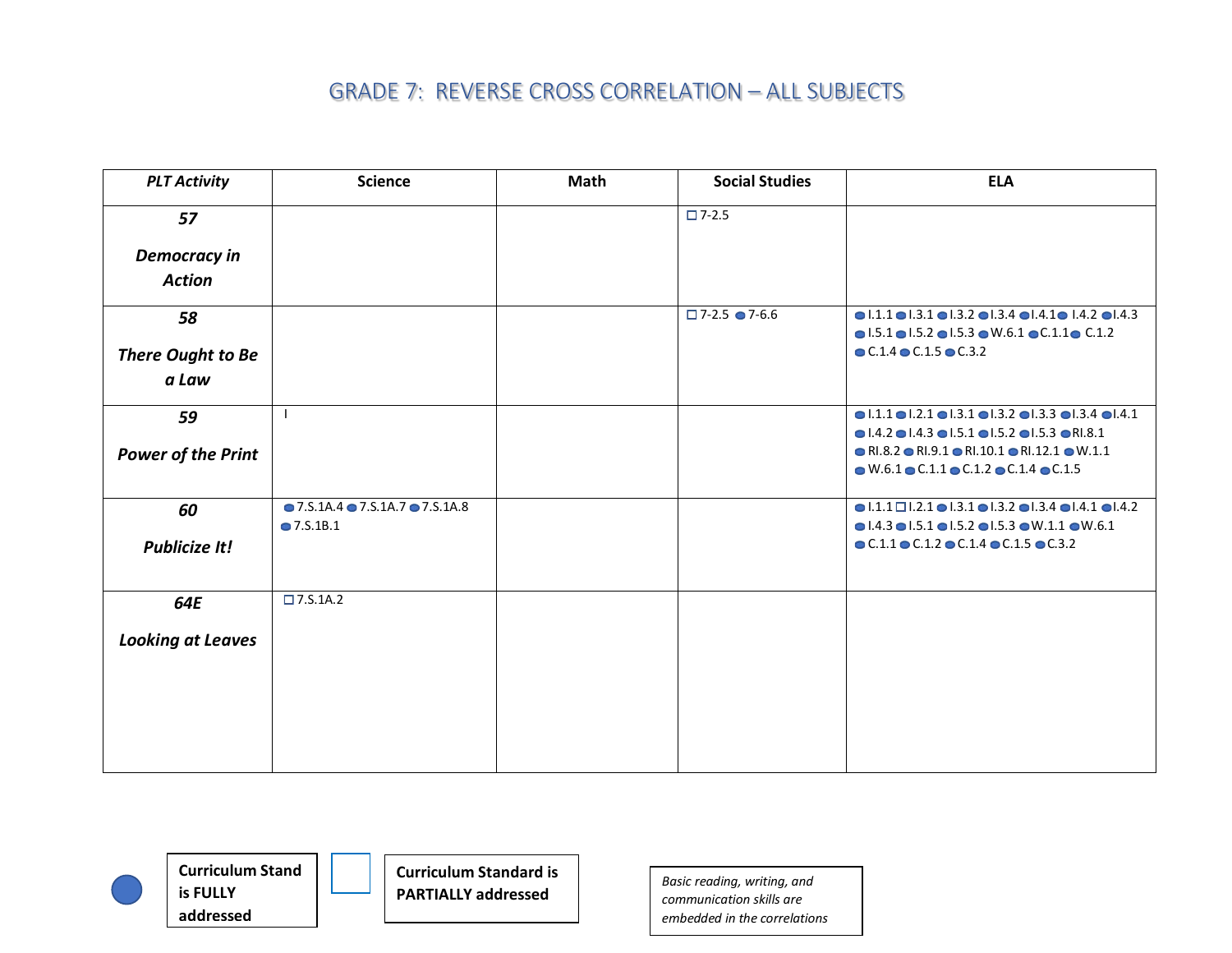

**Curriculum Stand is FULLY addressed**



**Curriculum Standard is PARTIALLY addressed** *Basic reading, writing, and*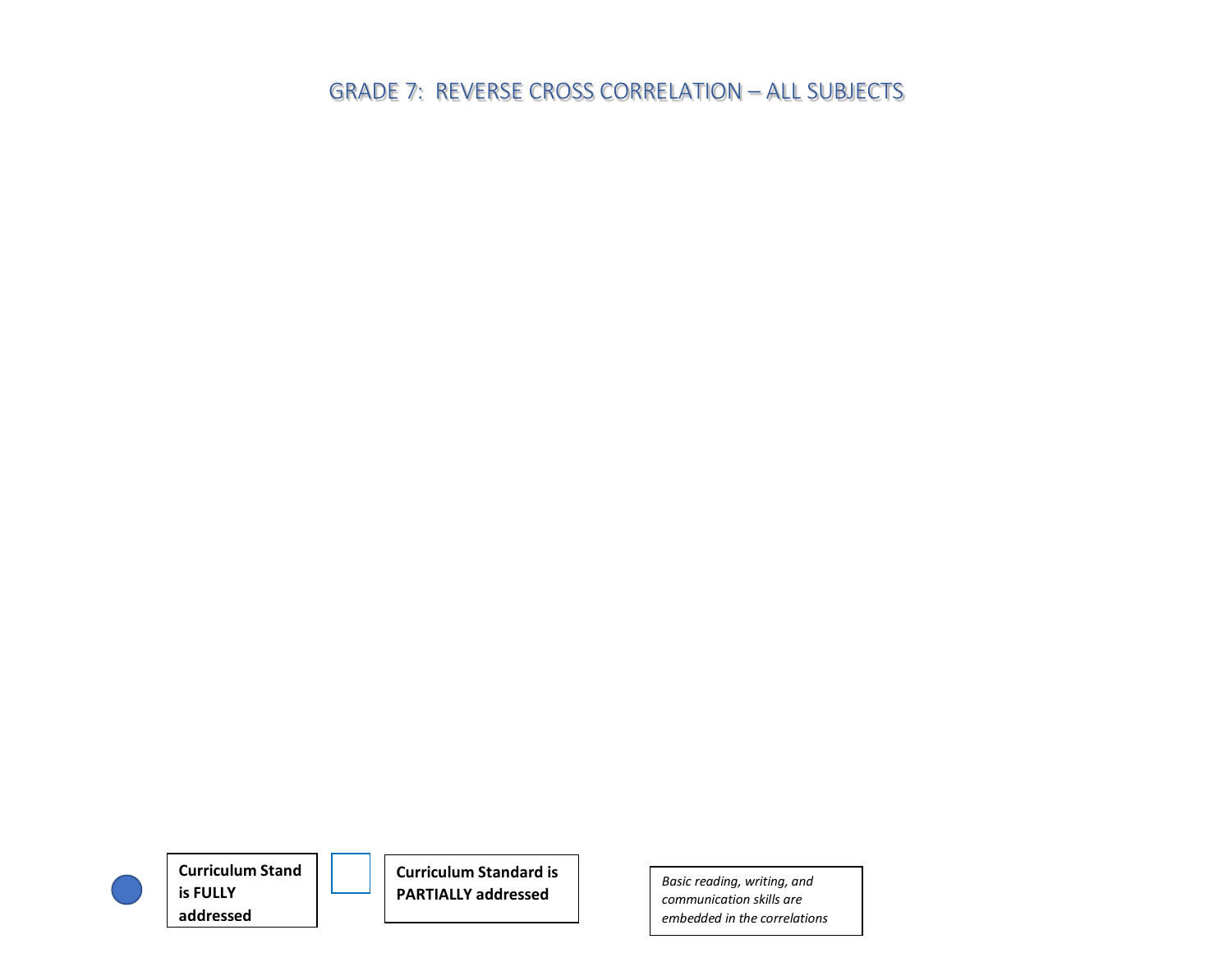| <b>PLT Activity</b>         | <b>Science</b>                                                                                                                           | Math              | <b>Social Studies</b> | <b>ELA</b>                                                                                                                                                                                                            |
|-----------------------------|------------------------------------------------------------------------------------------------------------------------------------------|-------------------|-----------------------|-----------------------------------------------------------------------------------------------------------------------------------------------------------------------------------------------------------------------|
| 67<br>How Big is your       | $\bullet$ 7.S.1A.2 $\bullet$ 7.S.1A.4 $\bullet$ 7.S.1A.5<br>$\bullet$ 7.5.1A.6 $\bullet$ 7.5.1A.7 $\bullet$ 7.5.1A.8                     | ● 7.RP.2 ● 7.RP.3 |                       |                                                                                                                                                                                                                       |
| Tree?                       |                                                                                                                                          |                   |                       |                                                                                                                                                                                                                       |
| 68                          | $\bullet$ 7.5.1A.1 $\bullet$ 7.5.1A.2 $\bullet$ 7.5.1A.4<br>• 7.S.1A.6 • 7.S.1A.7 7.S.1A.8                                               |                   |                       |                                                                                                                                                                                                                       |
| <b>Name That Tree</b>       | $\square$ 7.EC.5A.1                                                                                                                      |                   |                       |                                                                                                                                                                                                                       |
| 69 A/V                      | $\bullet$ 7.S.1A.1 $\bullet$ 7.S.1A.2 $\bullet$ 7.S.1A.4<br>$\bullet$ 7.S.1A.5 $\bullet$ 7.S.1A.6 $\bullet$ 7.S.1A.7                     |                   |                       |                                                                                                                                                                                                                       |
| <b>Forest for the Trees</b> | $\bullet$ 7.S.1A.8 $\bullet$ 7.EC.5A.1 $\Box$ 7.EC.5B.1<br>$\square$ 7.EC.5B.3                                                           |                   |                       |                                                                                                                                                                                                                       |
| 70                          | $\bullet$ 7.S.1A.1 $\bullet$ 7.S.1A.3 $\bullet$ 7.S.1A.4<br>$\Box$ 7.S.1A.5 $\bullet$ 7.S.1A.6 $\bullet$ 7.S.1A.7                        |                   |                       |                                                                                                                                                                                                                       |
| <b>Soil Stories</b>         | • 7.S.1A.8 • 7.EC.5A.2                                                                                                                   |                   |                       |                                                                                                                                                                                                                       |
| 71                          | $\bullet$ 7.S.1A.1 $\Box$ 7.S.1A.2 $\Box$ 7.S.1A.3<br>$\bullet$ 7.S.1A.4 $\Box$ 7.S.1A.5 $\bullet$ 7.S.1A.6                              |                   | $27 - 6.6$            | $\bullet$ 1.1.1 $\bullet$ 1.2.1 $\bullet$ 1.3.1 $\bullet$ 1.3.2 $\bullet$ 1.3.4 $\bullet$ 1.4.1 $\bullet$ 1.4.2<br>$\bullet$ 1.4.3 $\bullet$ 1.5.1 $\bullet$ 1.5.2 $\bullet$ 1.5.3 $\bullet$ R1.6.1 $\bullet$ R1.12.1 |
| <b>Watch on</b>             | $\bullet$ 7.5.1A.7 $\bullet$ 7.5.1A.8 $\bullet$ 7.P.2B.3                                                                                 |                   |                       | $\bullet$ W.6.1 $\bullet$ C.1.1 $\bullet$ C.1.2 $\bullet$ C.1.4                                                                                                                                                       |
| <b>Wetlands</b>             | $\bullet$ 7.EC.5A.1 $\Box$ 7.EC.5A.2<br>$\square$ 7.EC.5A.3 $\bullet$ 7.EC.5B.1<br>$\Box$ 7.EC.5B.2 $\bullet$ 7.EC.5B.3 $\Box$ 7.EC.5B.4 |                   |                       |                                                                                                                                                                                                                       |
|                             |                                                                                                                                          |                   |                       |                                                                                                                                                                                                                       |

| <b>PLT Activity</b><br><b>Science</b> |                                                  |  | Math                                                        |  | <b>Social Studies</b> | <b>ELA</b>                                                                              |  |
|---------------------------------------|--------------------------------------------------|--|-------------------------------------------------------------|--|-----------------------|-----------------------------------------------------------------------------------------|--|
|                                       | <b>Curriculum Stand</b><br>is FULLY<br>addressed |  | <b>Curriculum Standard is</b><br><b>PARTIALLY addressed</b> |  |                       | Basic reading, writing, and<br>communication skills are<br>embedded in the correlations |  |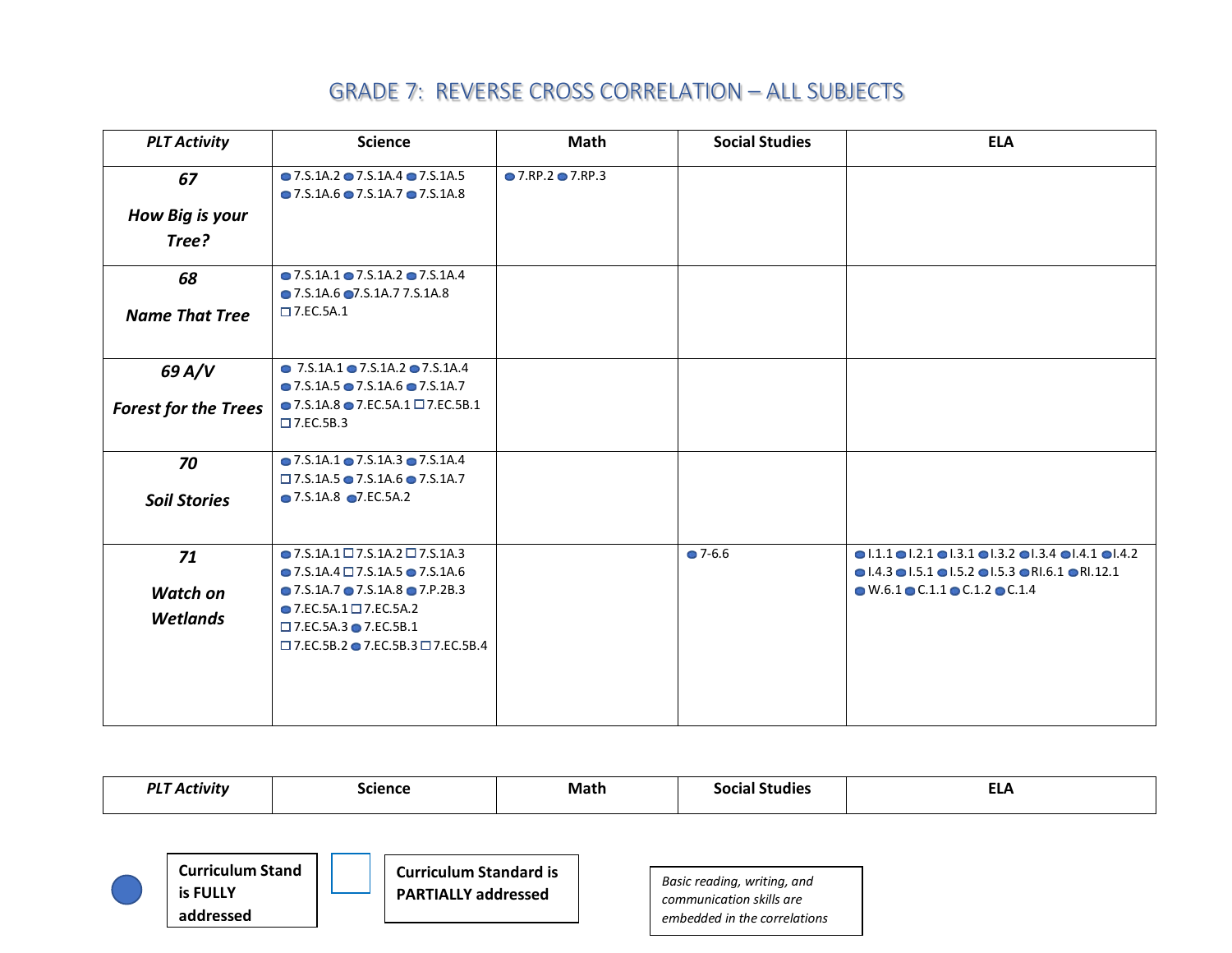| 72                      | $\bullet$ 7.5.1A.1 $\bullet$ 7.5.1A.2 $\bullet$ 7.5.1A.4 |                  | $\bullet$ 1.1.1 $\bullet$ 1.2.1 $\bullet$ 1.3.1 $\bullet$ 1.3.4 $\bullet$ 1.5.1 $\bullet$ 1.5.2 $\bullet$ R1.6.1 |
|-------------------------|----------------------------------------------------------|------------------|------------------------------------------------------------------------------------------------------------------|
|                         | $\bullet$ 7.5.1A.6 $\bullet$ 7.5.1A.7 $\bullet$ 7.5.1A.8 |                  | $\bullet$ RI.12.1 $\bullet$ W.6.1 $\bullet$ C.1.1 $\bullet$ C.1.2 $\bullet$ C.1.4 $\bullet$ C.1.5                |
| Air We Breathe          | $\bullet$ 7.S.1B.1 $\Box$ 7.P.2A.2                       |                  |                                                                                                                  |
|                         |                                                          |                  |                                                                                                                  |
| 73                      | $\bullet$ 7.5.1A.1 $\bullet$ 7.5.1A.2 $\Box$ 7.5.1A.4    | $\bullet$ 7.NS.3 |                                                                                                                  |
|                         | $\bullet$ 7.5.1A.5 $\bullet$ 7.5.1A.6 $\bullet$ 7.5.1A.7 |                  |                                                                                                                  |
| <b>Waste Watchers</b>   | $\bullet$ 7.5.1A.8 $\bullet$ 7.5.1B.1                    |                  |                                                                                                                  |
| 75                      | $\bullet$ 7.5.1A.2 $\bullet$ 7.5.1A.4                    |                  |                                                                                                                  |
|                         |                                                          |                  |                                                                                                                  |
| <b>Tipi Talk</b>        |                                                          |                  |                                                                                                                  |
|                         |                                                          |                  |                                                                                                                  |
| 76                      | $\bullet$ 7.S.1A.1 $\bullet$ 7.S.1A.2 $\bullet$ 7.S.1A.4 |                  | $\Box$ 1.1.1 $\Box$ 1.2.1 $\Box$ 1.3.1 $\Box$ 1.3.4 $\Box$ 1.5.1 $\Box$ 1.5.2                                    |
|                         | $\bullet$ 7.5.1A.5 $\bullet$ 7.5.1A.7 $\bullet$ 7.5.1A.8 |                  | $\bullet$ W.6.1 $\bullet$ C.1.1 $\bullet$ C.1.2 $\bullet$ C.1.4                                                  |
| <b>Tree Cookies</b>     | $\square$ 7.EC.5A.3                                      |                  |                                                                                                                  |
|                         | $\bullet$ 7.5.1A.1 $\Box$ 7.5.1A.2 $\bullet$ 7.5.1A.3    |                  | $\bullet$ RI.12.1 $\bullet$ W.6.1 $\bullet$ C.1.1 $\bullet$ C.1.2 $\bullet$ C.1.4                                |
| 77                      | $\bullet$ 7.5.1A.4 $\Box$ 7.5.1A.5 $\bullet$ 7.5.1A.6    |                  |                                                                                                                  |
|                         | $\bullet$ 7.S.1A.7 $\bullet$ 7.S.1A.8 $\Box$ 7.P.2B.3    |                  |                                                                                                                  |
| <b>Trees in Trouble</b> | $\square$ 7.EC.5A.2 $\square$ 7.EC.5A.3                  |                  |                                                                                                                  |
|                         |                                                          |                  |                                                                                                                  |
|                         |                                                          |                  |                                                                                                                  |
|                         |                                                          |                  |                                                                                                                  |
|                         |                                                          |                  |                                                                                                                  |
|                         |                                                          |                  |                                                                                                                  |

| <b>PLT Activity</b><br><b>Science</b> |                                                  | <b>Math</b> | <b>Social Studies</b>                                       | <b>ELA</b> |                                                                                         |  |
|---------------------------------------|--------------------------------------------------|-------------|-------------------------------------------------------------|------------|-----------------------------------------------------------------------------------------|--|
|                                       | <b>Curriculum Stand</b><br>is FULLY<br>addressed |             | <b>Curriculum Standard is</b><br><b>PARTIALLY addressed</b> |            | Basic reading, writing, and<br>communication skills are<br>embedded in the correlations |  |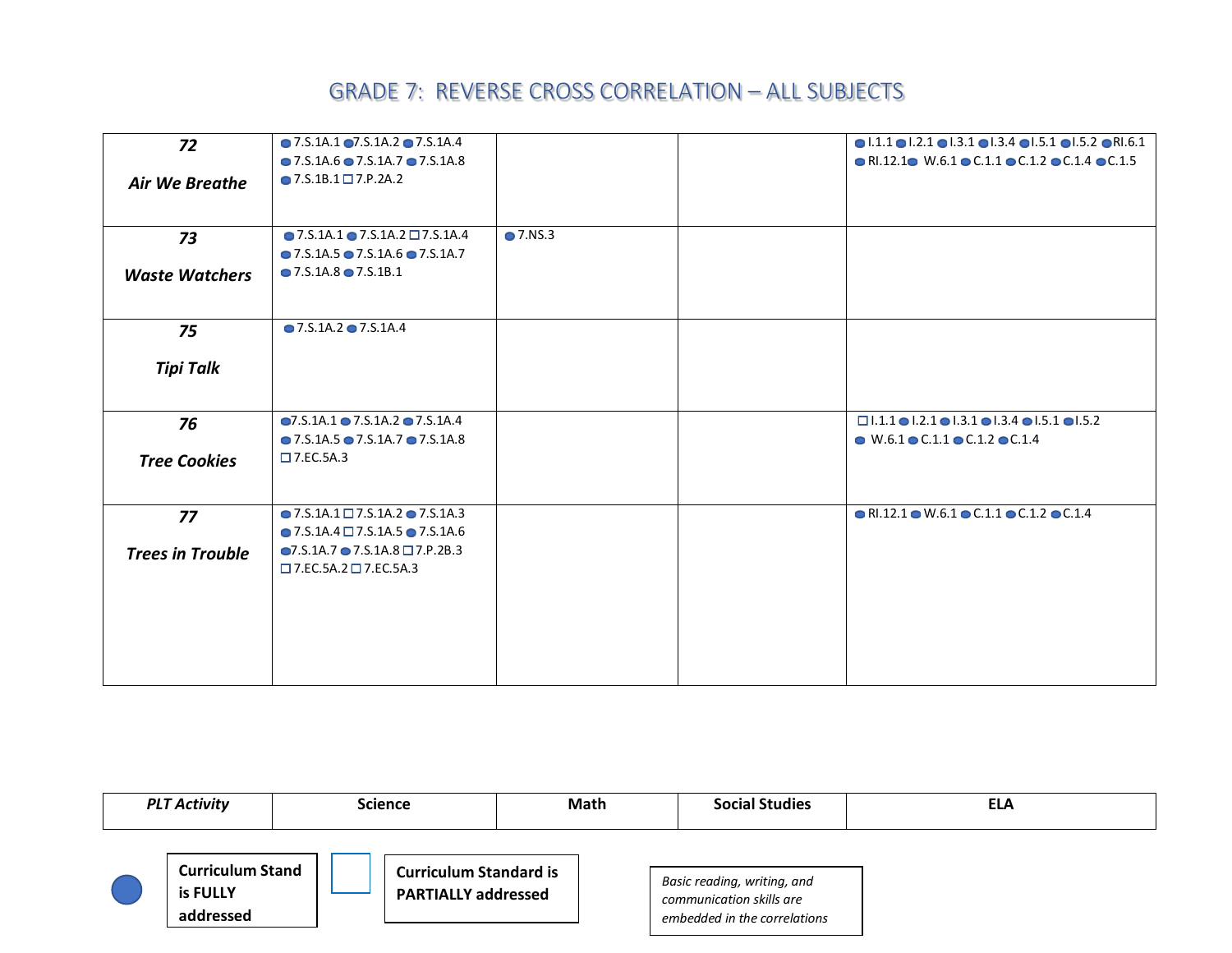| 80B/C                     | $\bullet$ 7.5.1A.1 $\bullet$ 7.5.1A.2 $\bullet$ 7.5.1A.4   | $\Box$ 7.RP.3 |                 | $\bullet$  .1.1 $\bullet$  .3.1 $\bullet$  .3.4 $\bullet$  .4.2 $\bullet$  .5.1 $\bullet$  .5.2                 |
|---------------------------|------------------------------------------------------------|---------------|-----------------|-----------------------------------------------------------------------------------------------------------------|
|                           | $\bullet$ 7.5.1A.5 $\bullet$ 7.S.1A.6 $\bullet$ 7.S.1A.7   |               |                 | $\bullet$ RI.12.1 $\bullet$ W.6.1 $\bullet$ C.1.1 $\bullet$ C.1.2 $\bullet$ C.1.4                               |
| <b>Nothing Succeeds</b>   | $\bullet$ 7.S.1A.8 $\Box$ 7.EC.5A.1 $\bullet$ 7.EC.5A.3    |               |                 |                                                                                                                 |
| <b>Like Succession</b>    | $\square$ 7.EC.5B.3                                        |               |                 |                                                                                                                 |
|                           |                                                            |               |                 |                                                                                                                 |
| 81B/C                     | $\bullet$ 7.S.1A.1 $\bullet$ 7.S.1A.2 $\Box$ 7.S.1A.3      |               |                 |                                                                                                                 |
|                           | $\bullet$ 7.5.1A.4 $\bullet$ 7.5.1A.6 $\bullet$ 7.5.1A.7   |               |                 |                                                                                                                 |
| Living with Fire          | $\bullet$ 7.5.1A.8 $\bullet$ 7.P.2B.1 $\bullet$ 7.P.2B.4   |               |                 |                                                                                                                 |
|                           | $\Box$ 7.P.2B.5 $\Box$ 7.EC.5A.3                           |               |                 |                                                                                                                 |
|                           |                                                            |               |                 |                                                                                                                 |
|                           |                                                            |               |                 |                                                                                                                 |
| 82                        | $\bullet$ 7.S.1A.1 $\bullet$ 7.S.1A.2 7.S.1A.              |               | $\square$ 7-6.6 |                                                                                                                 |
|                           | $\Box$ 7.S.1A.7 $\bullet$ 7.S.1A.8 $\Box$ 7.S.1B.1         |               |                 |                                                                                                                 |
| Resource-Go-              |                                                            |               |                 |                                                                                                                 |
| Round                     |                                                            |               |                 |                                                                                                                 |
|                           |                                                            |               |                 |                                                                                                                 |
| 83                        | $\bullet$ 7.5.1A.1 $\Box$ 7.5.1A.2 $\bullet$ 7.5.1A.4      |               |                 |                                                                                                                 |
|                           | $\bullet$ 7.5.1A.7 $\bullet$ 7.5.1A.8 $\Box$ 7.5.1B.1      |               |                 |                                                                                                                 |
| A Peek at                 |                                                            |               |                 |                                                                                                                 |
| Packaging                 |                                                            |               |                 |                                                                                                                 |
|                           | $\bigcirc$ 7.S.1A.1 $\square$ 7.S.1A.2 $\bigcirc$ 7.S.1A.4 | • 7.NS.3      | $-7 - 6.6$      | $\bullet$ 1.1.1 $\bullet$ 1.2.1 $\bullet$ 1.3.1 $\bullet$ 1.3.4 $\bullet$ 1.4.1 $\bullet$ 1.4.2 $\bullet$ 1.4.3 |
| 84                        | $\bullet$ 7.5.1A.5 $\bullet$ 7.S.1A.6 $\bullet$ 7.S.1A.7   |               |                 | $\bullet$ 1.5.1 $\bullet$ 1.5.2 $\bullet$ 1.5.3 $\bullet$ RI.6.1 $\bullet$ RI.12.1 $\bullet$ W.6.1              |
|                           | $\bullet$ 7.S.1A.8 $\Box$ 7.S.1B.1 $\bullet$ 7.P.2A.2      |               |                 | $\bullet$ C.1.1 $\bullet$ C.1.2 $\bullet$ C.1.4 $\bullet$ C.1.5                                                 |
| <b>The Global Climate</b> | $\Box$ 7.P.2A.3                                            |               |                 |                                                                                                                 |
|                           |                                                            |               |                 |                                                                                                                 |
|                           |                                                            |               |                 |                                                                                                                 |
|                           |                                                            |               |                 |                                                                                                                 |
|                           |                                                            |               |                 |                                                                                                                 |
|                           |                                                            |               |                 |                                                                                                                 |
|                           |                                                            |               |                 |                                                                                                                 |

| <b>PLT Activity</b> |                                                  | <b>Science</b> |                                                             | <b>Math</b> |  | <b>Social Studies</b>                                                                   | <b>ELA</b> |
|---------------------|--------------------------------------------------|----------------|-------------------------------------------------------------|-------------|--|-----------------------------------------------------------------------------------------|------------|
|                     | <b>Curriculum Stand</b><br>is FULLY<br>addressed |                | <b>Curriculum Standard is</b><br><b>PARTIALLY addressed</b> |             |  | Basic reading, writing, and<br>communication skills are<br>embedded in the correlations |            |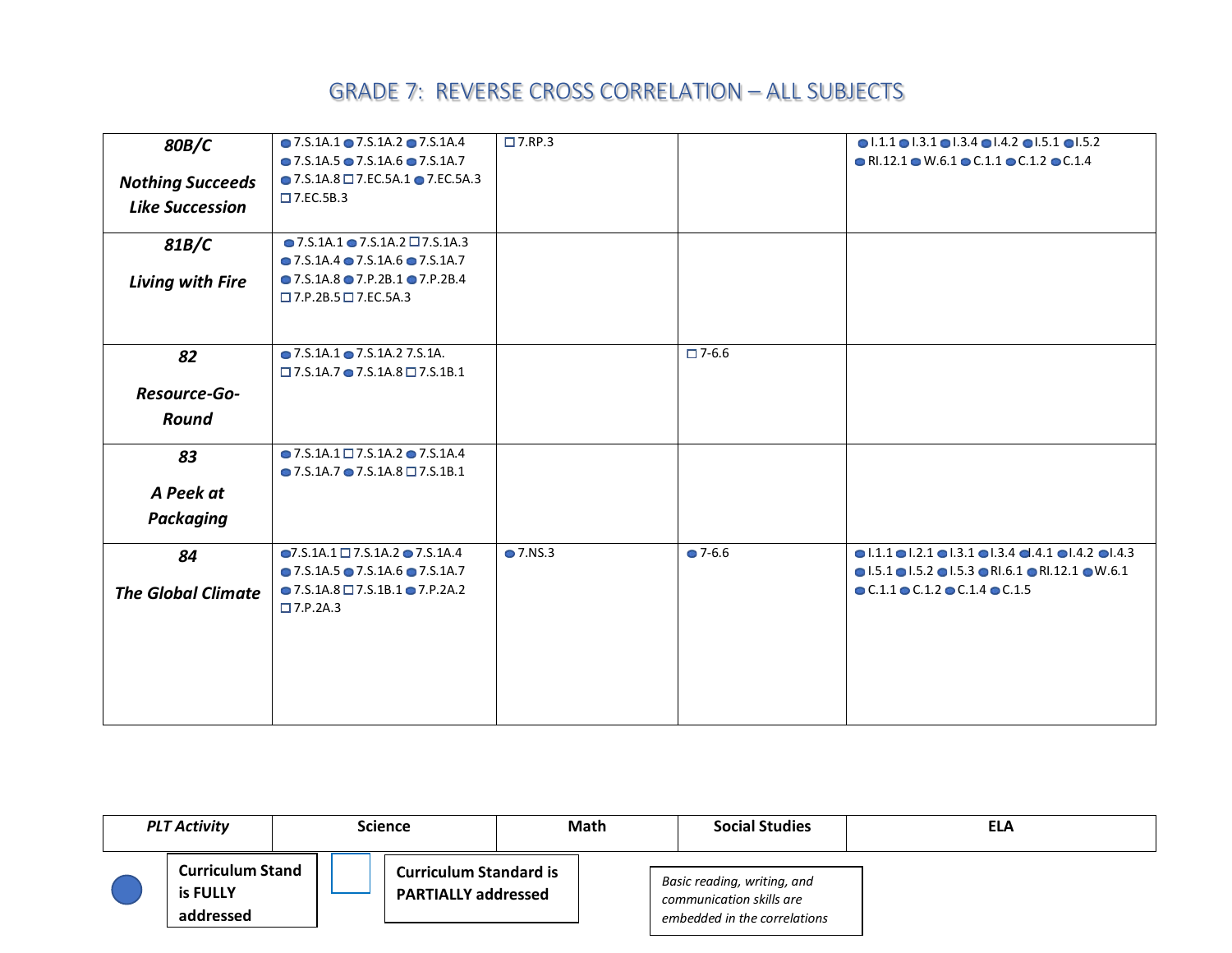| 85                    | $\bullet$ 7.5.1A.1 $\bullet$ 7.5.1A.2 $\bullet$ 7.5.1A.4<br>$\bullet$ 7.5.1A.5 $\bullet$ 7.5.1A.6 $\bullet$ 7.5.1A.7 | $\bullet$ 7.NS.3 $\bullet$ 7.RP.3 | $27 - 6.6$      |                                                                                                                                                                 |
|-----------------------|----------------------------------------------------------------------------------------------------------------------|-----------------------------------|-----------------|-----------------------------------------------------------------------------------------------------------------------------------------------------------------|
| In the Driver's Seat  | <b>● 7.S.1A.8</b>                                                                                                    |                                   |                 |                                                                                                                                                                 |
|                       |                                                                                                                      |                                   |                 |                                                                                                                                                                 |
| 86                    | $\bullet$ 7.S.1A.1 $\bullet$ 7.S.1A.2 $\bullet$ 7.S.1A.4                                                             |                                   | $-7 - 6.6$      | $\bullet$ 1.1.1 $\bullet$ 1.2.1 $\bullet$ 1.3.1 $\bullet$ 1.3.2 $\bullet$ 1.3.4 $\bullet$ 1.4.1 $\bullet$ 4.4.2                                                 |
|                       | $\bullet$ 7.S.1A.7 $\bullet$ 7.S.1A.8 $\Box$ 7.EC.5A.1<br>$\square$ 7.EC.1A.3 $\square$ 7.EC.5B.3                    |                                   |                 | $\bullet$ 1.4.3 $\bullet$ 1.5.1 $\bullet$ 1.5.2 $\bullet$ 1.5.3 $\bullet$ W.6.1 $\bullet$ C.1.1<br>$\bullet$ C.1.2 $\bullet$ C.1.4 $\bullet$ C.1.5 $\Box$ C.3.2 |
| <b>Our Changing</b>   |                                                                                                                      |                                   |                 |                                                                                                                                                                 |
| World                 |                                                                                                                      |                                   |                 |                                                                                                                                                                 |
| 88                    | $\bullet$ 7.5.1A.1 $\bullet$ 7.5.1A.2 $\bullet$ 7.5.1A.4                                                             |                                   | $27 - 6.6$      |                                                                                                                                                                 |
|                       | $\bullet$ 7.S.1A.7 $\bullet$ 7.S.1A.8 $\Box$ 7.EC.5A.1                                                               |                                   |                 |                                                                                                                                                                 |
| Life on the Edge      | $\bullet$ 7.EC.5A.3 $\Box$ 7.EC.5B.1                                                                                 |                                   |                 |                                                                                                                                                                 |
|                       | $\square$ 7.EC.5B.2 $\bullet$ 7.EC.5B.3                                                                              |                                   |                 |                                                                                                                                                                 |
| 89A/B                 | $\bullet$ 7.5.1A.1 $\bullet$ 7.5.1A.4 $\bullet$ 7.5.1A.7                                                             |                                   | $2 - 6.6$       | $\bullet$ RL.8.1 $\Box$ RL.9.1 $\Box$ RL.9.2 $\bullet$ W.6.1 $\bullet$ C.1.1 $\bullet$ C.1.2                                                                    |
|                       | • 7.S.1A.8                                                                                                           |                                   |                 | $C.1.4$ $C.1.5$                                                                                                                                                 |
| <b>Trees for Many</b> |                                                                                                                      |                                   |                 |                                                                                                                                                                 |
| <b>Reasons</b>        |                                                                                                                      |                                   |                 |                                                                                                                                                                 |
| 90                    | $\bullet$ 7.5.1A.1 $\bullet$ 7.5.1A.4 $\bullet$ 7.5.1A.7                                                             |                                   | $\square$ 7-6.6 | $\bullet$ 1.1.1 $\bullet$ 1.2.1 $\bullet$ 1.3.3 $\bullet$ 1.4.1 $\bullet$ 1.5.1 $\bullet$ 1.5.2 $\bullet$ R1.5.1                                                |
|                       | • 7.S.1A.8                                                                                                           |                                   |                 | $\Box$ RI.6.1 $\bullet$ RI.8.1 $\bullet$ RI.10.1 $\bullet$ RI.12.1 $\bullet$ W.6.1                                                                              |
| <b>Native Ways</b>    |                                                                                                                      |                                   |                 | $\bullet$ C.1.1 $\bullet$ C.1.2 $\bullet$ C.1.4 $\bullet$ C.1.5                                                                                                 |
|                       |                                                                                                                      |                                   |                 |                                                                                                                                                                 |
|                       |                                                                                                                      |                                   |                 |                                                                                                                                                                 |
|                       |                                                                                                                      |                                   |                 |                                                                                                                                                                 |
|                       |                                                                                                                      |                                   |                 |                                                                                                                                                                 |
|                       |                                                                                                                      |                                   |                 |                                                                                                                                                                 |
|                       |                                                                                                                      |                                   |                 |                                                                                                                                                                 |

| <b>PLT Activity</b> | <b>Science</b>           | Math | <b>Social Studies</b> | <b>ELA</b> |
|---------------------|--------------------------|------|-----------------------|------------|
|                     |                          |      |                       |            |
| Curriculum Stand    | Constantina Champland in |      |                       |            |